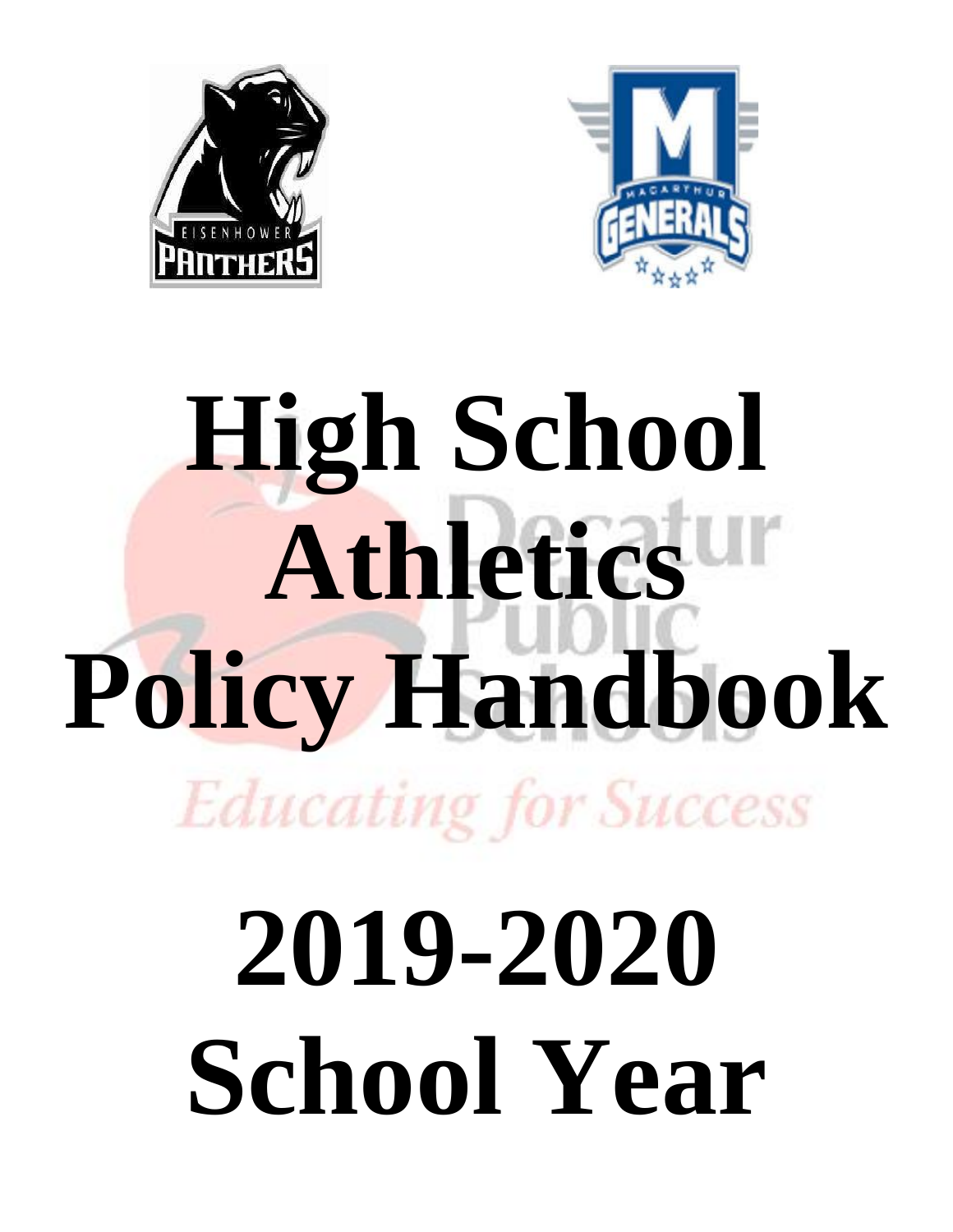# **Philosophy of the Decatur Public Schools Athletic Program**  $\begin{array}{|c|c|c|c|c|} \hline 3 & 3 & \hline \end{array}$ **Statement of Purpose for the Athletic Program of School District 61** 4 **Organization of Administration** 5 The Illinois High School Association 5 Conference Affiliation 6 The Decatur School Board 6 and 6 and 6 and 6 and 6 and 6 and 6 and 6 and 6 and 6 and 6 and 6 and 6 and 6 and 6 and 6 and 6 and 6 and 6 and 6 and 6 and 6 and 6 and 6 and 6 and 6 and 6 and 6 and 6 and 6 and 6 and 6 and 6 and The Superintendent of Schools 6 The High School Principals 7 Procedures for Establishing Policy Guide 7 **Coaches** 7 Coaches Code of Ethics 7 Athletic Program 8 Interscholastic Program 8 Guidelines for Cutting 9 Disciplinary Action 10 **Assistant Principal/Athletic Director** 10 Athletic Officials 10 **Transportation** 11 Transportation Policy 11 Transportation Procedures 12 Transportation Policy for Intra-City Games 13 **Students** 13 Student Code of Ethics 13 Athletic Code 14 Seasonal Activity Participation 15 Student Assignments, Residency, and Transfers 16 Scholastic Standing 17

# **TABLE OF CONTENTS**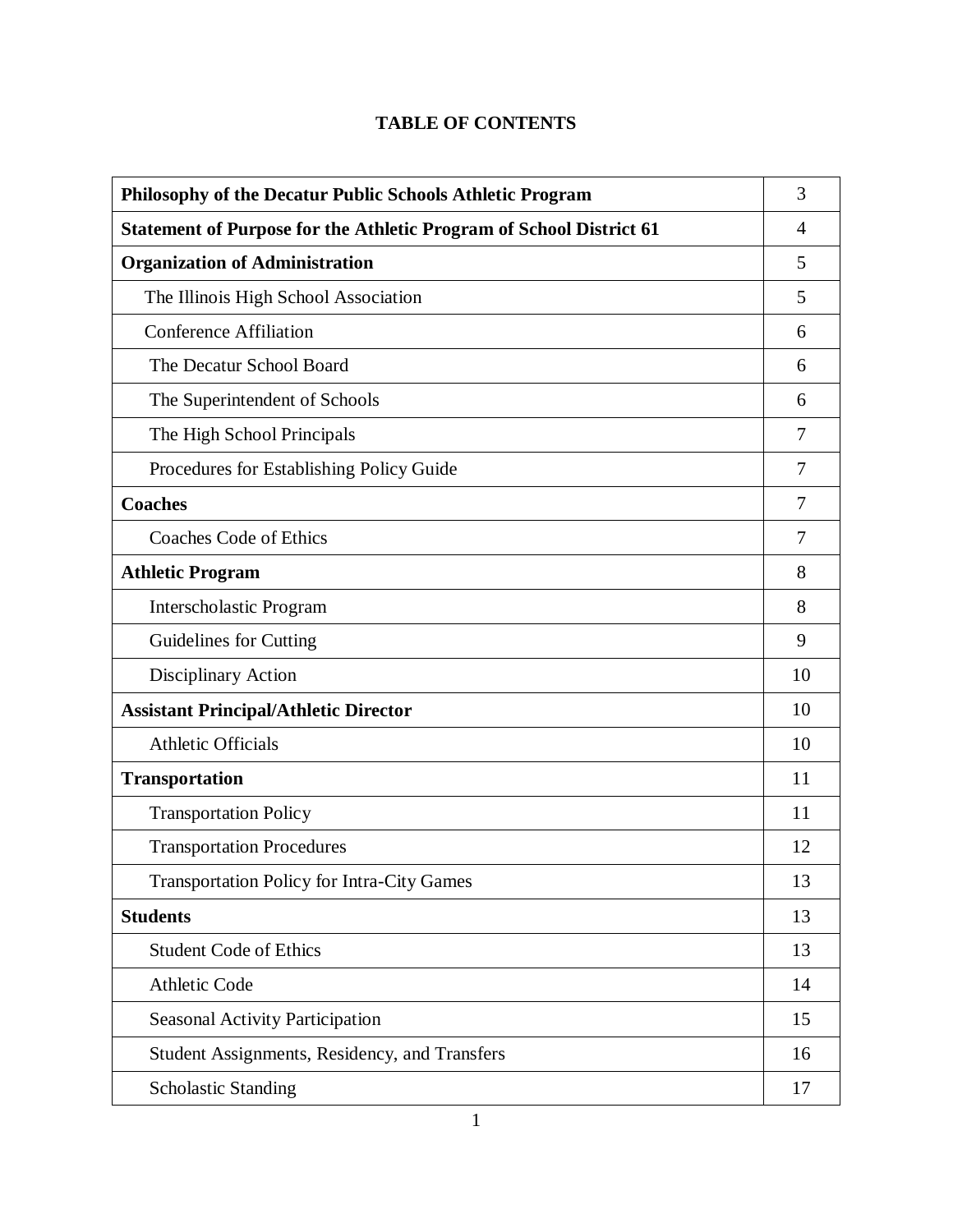| Weekly Eligibility Check                                   | 17 |
|------------------------------------------------------------|----|
| Age                                                        | 18 |
| Athletic Injuries                                          | 18 |
| Insurance                                                  | 18 |
| Physical Examination                                       | 18 |
| <b>Parent Permits</b>                                      | 18 |
| Participation Fee                                          | 19 |
| Policy for Students Attending State Tournaments            | 19 |
| Standards and Awards for Interscholastic Sports            | 19 |
| <b>District Forms</b>                                      | 21 |
| Athletic Insurance and Participation Information Form      | 21 |
| <b>Parent Permit</b>                                       | 22 |
| <b>Certificate of Physical Fitness</b>                     | 23 |
| <b>Concussion Information Sheet</b>                        | 24 |
| <b>IHSA Performance Enhancing Substance Testing Policy</b> | 26 |
| Acknowledgement and Consent                                | 27 |
| <b>Student Accident Report</b>                             | 28 |
| Athletic Finger Tip Facts and Figures                      | 29 |
| Home Game Personnel Athletic Time Sheet                    | 31 |
|                                                            |    |
|                                                            |    |
|                                                            |    |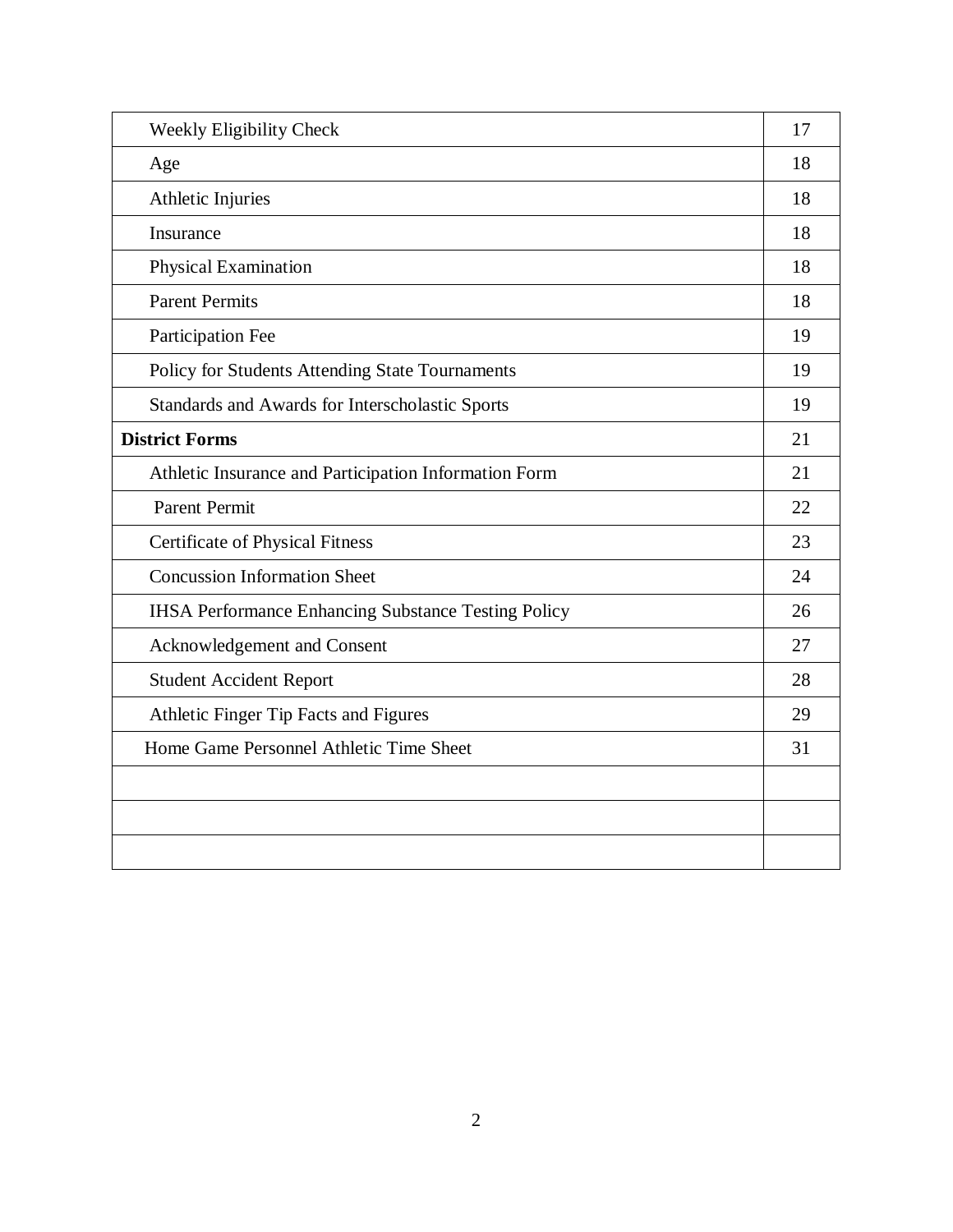# **PHILOSOPHY OF THE DECATUR PUBLIC SCHOOLS ATHLETIC PROGRAM**

The athletic program is an integral part of the education of all students who attend the Decatur Public Schools. Our goals and objectives are consistent with and comparable to those of the school district. All students have an equal opportunity to participate in athletic programs. No student shall be deprived of the right to participate because of lack of financial resources, nationality, race, color, religion, or sex, sexual orientation, disability, or marital status.

The athletic program will be broad based and as extensive as the facilities, staff, and finances can adequately support.

The leadership shall be of the highest quality so as to exemplify to the participants the desired type of individual to be developed from the athletic program.

The measurement of success of the leadership is not limited to won and lost records. It includes the success experienced in helping each participant develop his/her talents and desirable personal characteristics to their fullest.

The athletic program is a laboratory where students experience many of life's situations. Participation in this laboratory activity offers students the opportunity to improve character, dignity, self-worth, and concern for others. Students may learn to develop these human traits and grow as individuals to the extent of their capacity.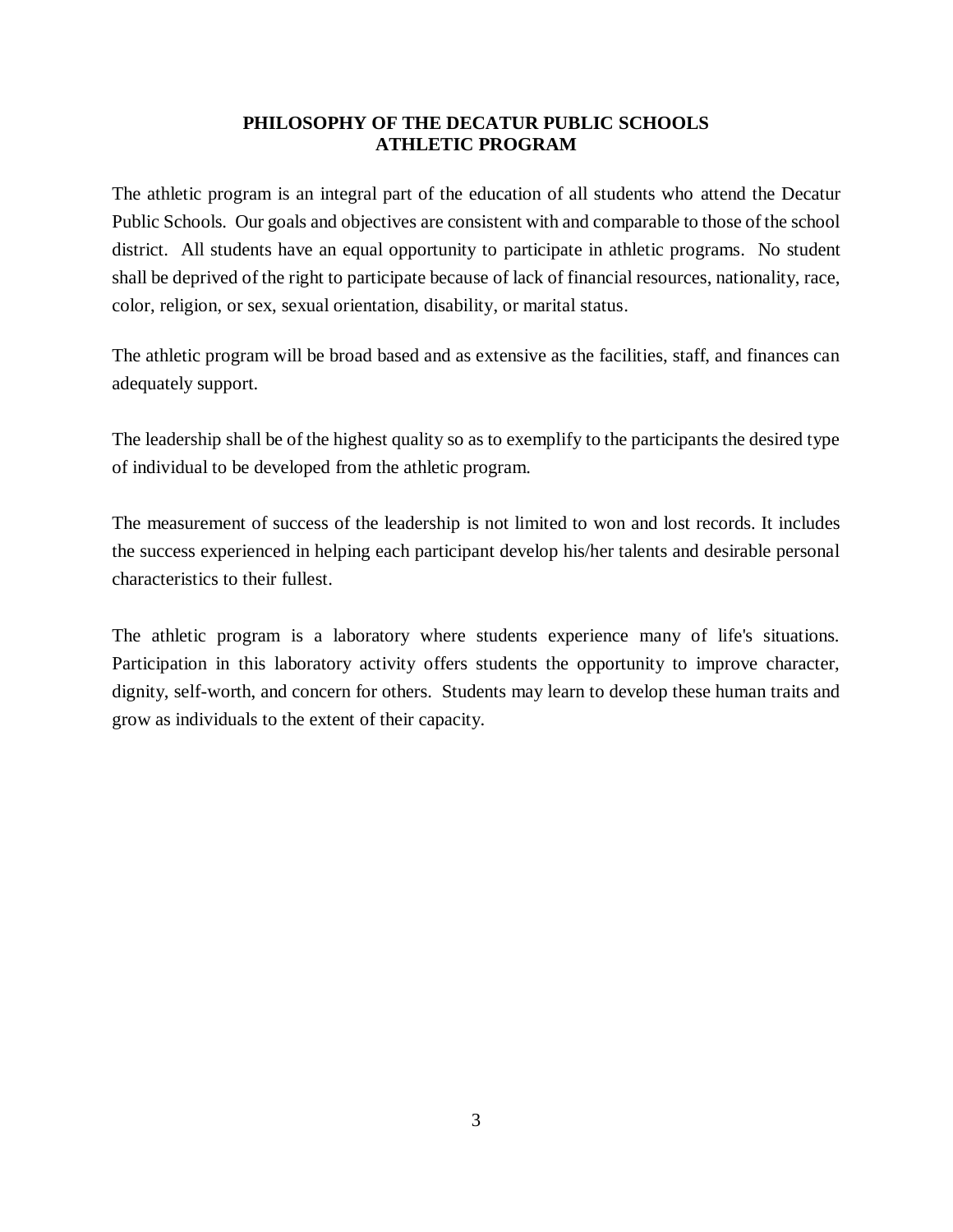# **STATEMENT OF PURPOSE FOR THE ATHLETIC PROGRAM OF SCHOOL DISTRICT 61**

- A. Participation helps develop character, social competence, cooperation, and moral and ethical values that are an everyday part of our society.
- B. Participation develops a mutual respect for all who are involved in the competition: teammates, opponents, coaches, and officials.
- C. Participants must learn to abide by the rules, regulations, and decisions of officials, just as we all must abide by the laws that govern our society.
- D. Participation leads to a better understanding of our democratic ideals, social and economic well-being, and the spirit of fair play.
- E. Participation teaches a student that discipline and self-sacrifice are necessary ingredients of team work, if the end result is to be accomplished.
- F. Through participation, the individual will develop a healthy body, a sound mind, and a better understanding of individual differences.
- G. Participation provides valuable lessons which are learned in the course of competition; for example, winning, as well as losing, reflects team effort.
- H. Competition helps to develop the fundamental processes that lead to emotional maturity and self-control.
- I. Participation in the athletic program will cause participants and spectators to look forward to attending school, resulting in an improved student attitude toward school and schoolrelated activities.
- J. Participation in athletic competition will give students an opportunity to achieve, not only for themselves, but for their team and school community and receive their just rewards in return.
- K. The individual school administration must provide adequate control and safety measures for the participants, officials, and spectators in order to insure the proper atmosphere for interscholastic events.
- L. Members of the athletic staff shall abide by the rules and regulations and officials' decisions which govern each sport, maintain the highest standard of ethics, recognize each participant as an individual, conduct themselves in a manner befitting their responsibilities, and develop the kind of rapport with the total school community that will improve the total educational program.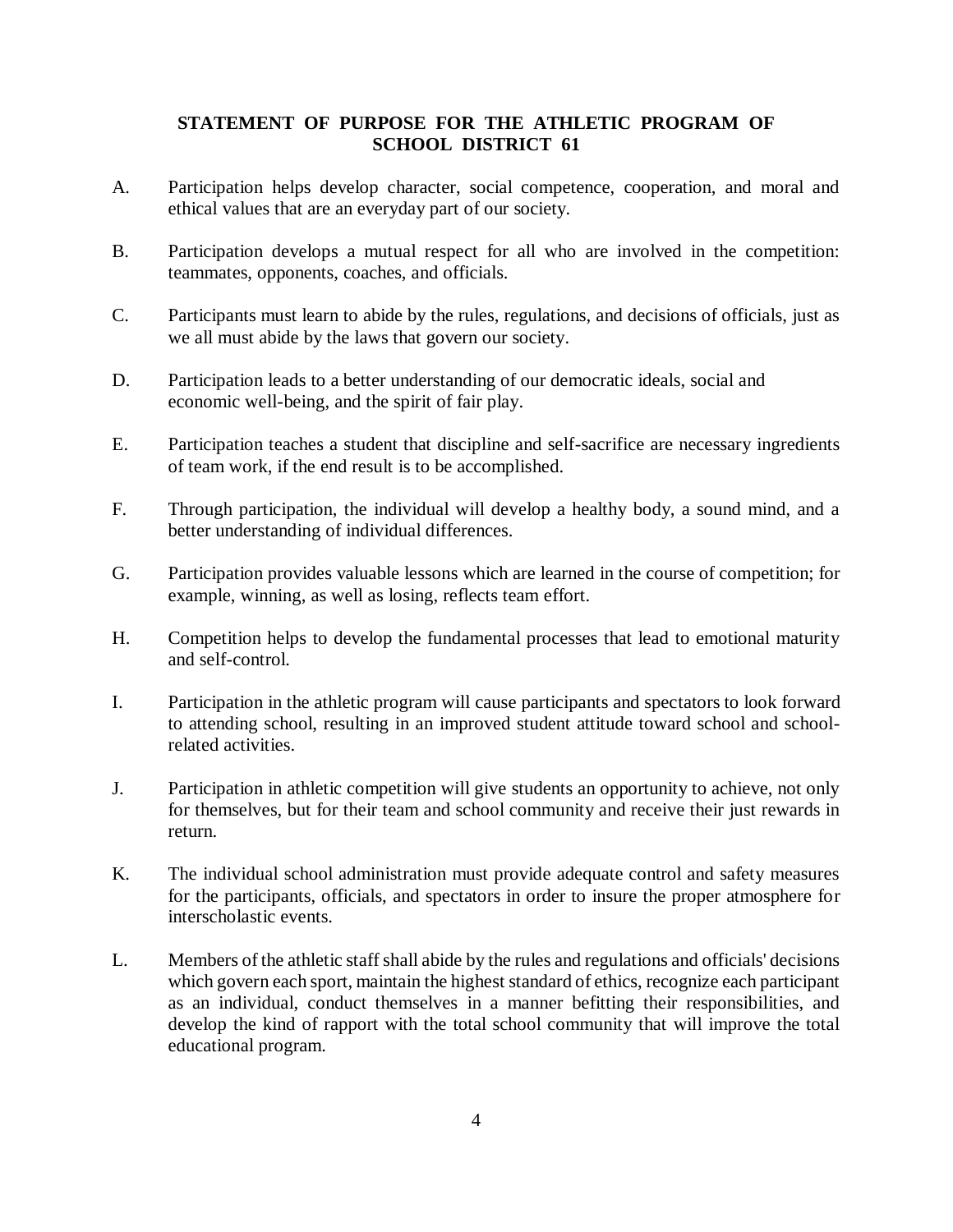# **ORGANIZATION AND ADMINISTRATION THE ILLINOIS HIGH SCHOOL ASSOCIATION**

Dwight D. Eisenhower and Douglas MacArthur High Schools are members of the state association which determines the overall pattern for inter-school athletics in Illinois.

As stated in the constitution of the IHSA:

This Association shall be known as the Illinois High School Association (IHSA). It shall be the purpose of this Association to provide leadership for the development, supervision, and promotion of interscholastic competition and other activities in which its member schools engage. Participation in such interscholastic activities offers eligible students experiences in an educational setting which may provide enrichment to the educational experience.

This Association, through the employment of the instrumentalists, hereinafter shall:

- 1. supervise and regulate all of the interscholastic activities in which its member schools may engage; and
- 2. perform such other functions related to interscholastic activities as may from time to time be approved and adopted by the membership.

In the performance of these functions, the objectives of the Association shall be:

- 1. to stress the educational importance, the cultural values, the appreciations and skills involved in all interscholastic activities, and to promote cooperation and friendship;
- 2. to regulate interscholastic programs in both character and quantity according to the accepted objectives of secondary education so that interscholastics shall not unduly interfere with nor abridge the regular program of teachers and students in the performances of their regular day to day school duties;
- 3. to encourage economy in the time of the student and teacher personnel devoted to interscholastic activities;
- 4. to encourage economy in expenses of interscholastic activities; and
- 5. to promote only those activities which enhance the school's desired educational goals.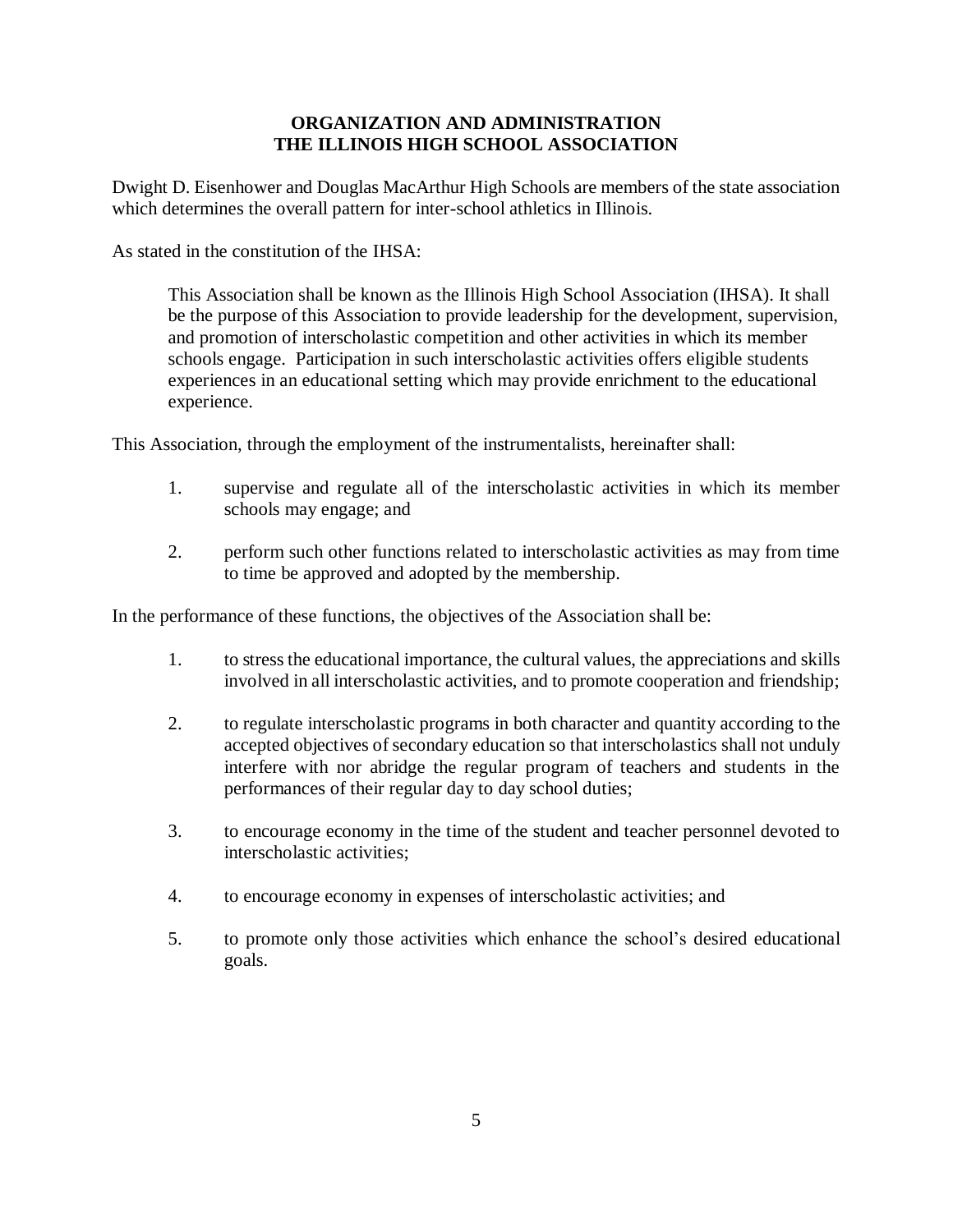# **CONFERENCE AFFILIATION**

The two Decatur public high schools (Dwight D. Eisenhower and Douglas MacArthur) are members of the Central State 8 Conference.

No conference commitments shall be made which would be inconsistent with the athletic policies of the Decatur high schools.

# **THE DECATUR SCHOOL BOARD**

The Board of Education, responsible directly to the people, is the supreme educational agency for the public schools.

The duties of the Board of Education in athletic matters may be considered to be the same as for education generally. They are as follows:

- 1. interpreting the needs of the community and requirements of the professional organization;
- 2. developing policies in accordance with the law and in accordance with the educational needs and wishes of the people;
- 3. approving means by which professional agents and agencies may make these policies effective;
- 4. furnishing financial means which provide physical and educational conditions by which organized activity may be carried on;
- 5. appraising the efficiency of the agents and of the service rendered in terms of their value to the community;
- 6. keeping the people intelligently informed of the purpose, value, conditions, and needs of the public education within the community.

# **THE SUPERINTENDENT OF SCHOOLS**

The executive function is delegated to the Superintendent of Schools who is charged with the responsibility for devising means and ways of executing efficiently the policies adopted by the Board of Education.

The Superintendent of Schools recommends to the Board of Education the appointment of principals, coaches, assistant coaches, supervisors, and others who are given any responsibility for the handling of inter-school athletics.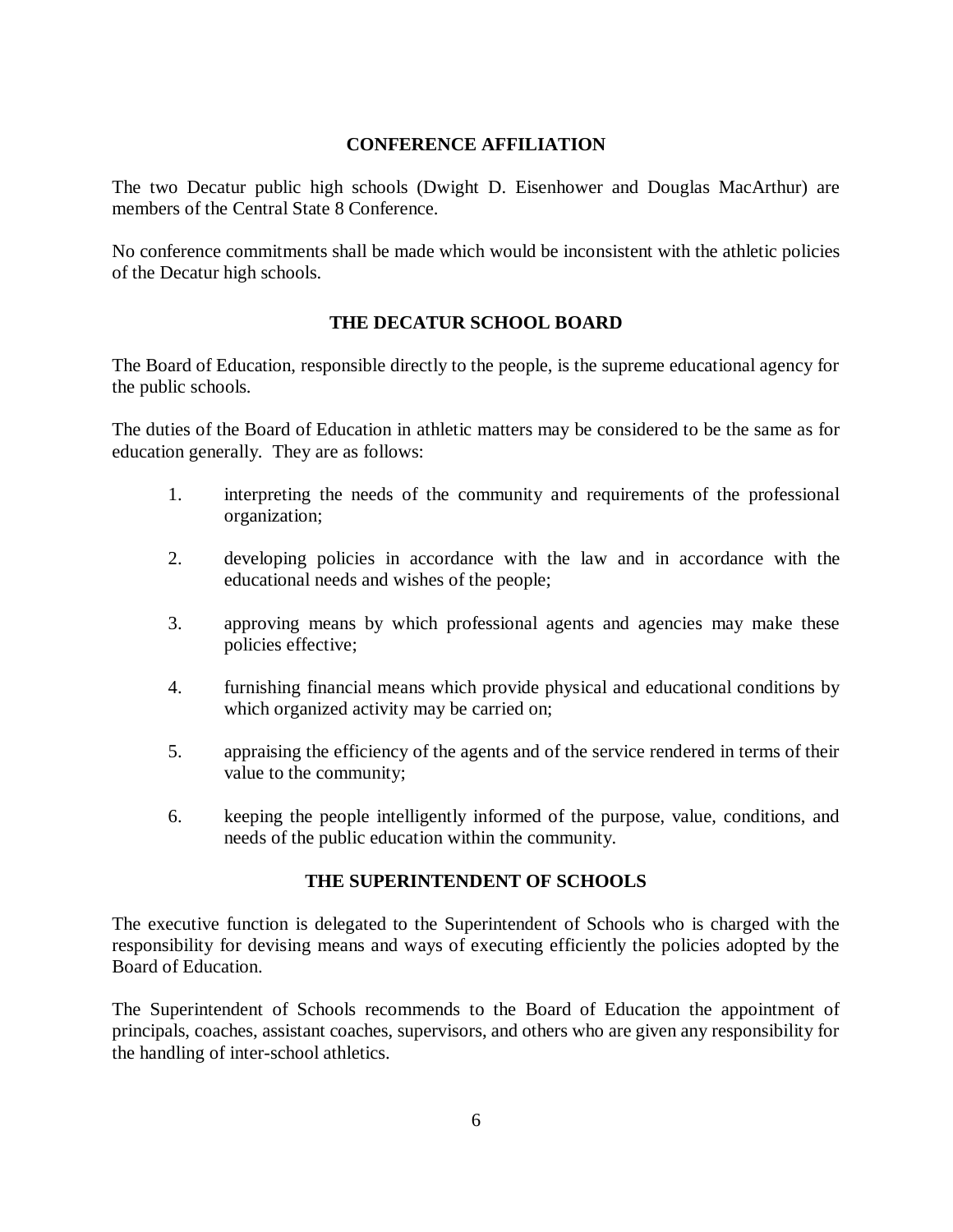He or she approves all policies and procedures recommended by his/her staff and is, in fact, directly responsible to the school board for the successful performance of the organization.

# **THE HIGH SCHOOL PRINCIPALS**

The high school principal is the administrative head of the inter-scholastic athletic activities just as he/she is of all other activities at the school.

As members of Administrative Cabinet, the high school principals help formulate policies. As administrative heads of the schools, they are directly responsible to the state athletic association and the Deputy Superintendent of Schools for the conduct of the schools' athletic activities.

Some specific duties of the Administrative Team and/or Athletic Director are:

- 1. certifying the eligibility of all players,
- 2. signing contracts for games,
- 3. signing contracts for officials,
- 4. representing the school's position concerning issues which are presented by the IHSA and the Athletic Conference.

# **PROCEDURE FOR ESTABLISHING ATHLETIC POLICY GUIDE**

The athletic directors receive input from the coaching staff in their buildings. The athletic directors then meet to make recommendations for additions, revisions, or deletions to the present policy.

Recommendations are then taken to the Assistant Superintendent. Items recommended by the athletic directors and approved by the Assistant Superintendent become included in the athletic policy guide. Changes to the policy guide must be approved by the Board of Education.

# **THE COACHES CODE OF ETHICS**

(National Federation Interscholastic Coaches Association)

The function of a coach is to educate students through participation in interscholastic competition. The activity shall be designed to enhance academic achievement and never interfere with opportunities for academic success. Each student shall be treated with the upmost respect, and his or her as welfare must be considered in decisions by the coach at all times. Accordingly, the following guidelines for coaches have been adopted by the NFHS Board of Directors.

The coach must be aware that he or she has a tremendous influence, either good or ill, in the education of the student and, thus, shall never place the value of winning above the value of instilling the highest ideals of character.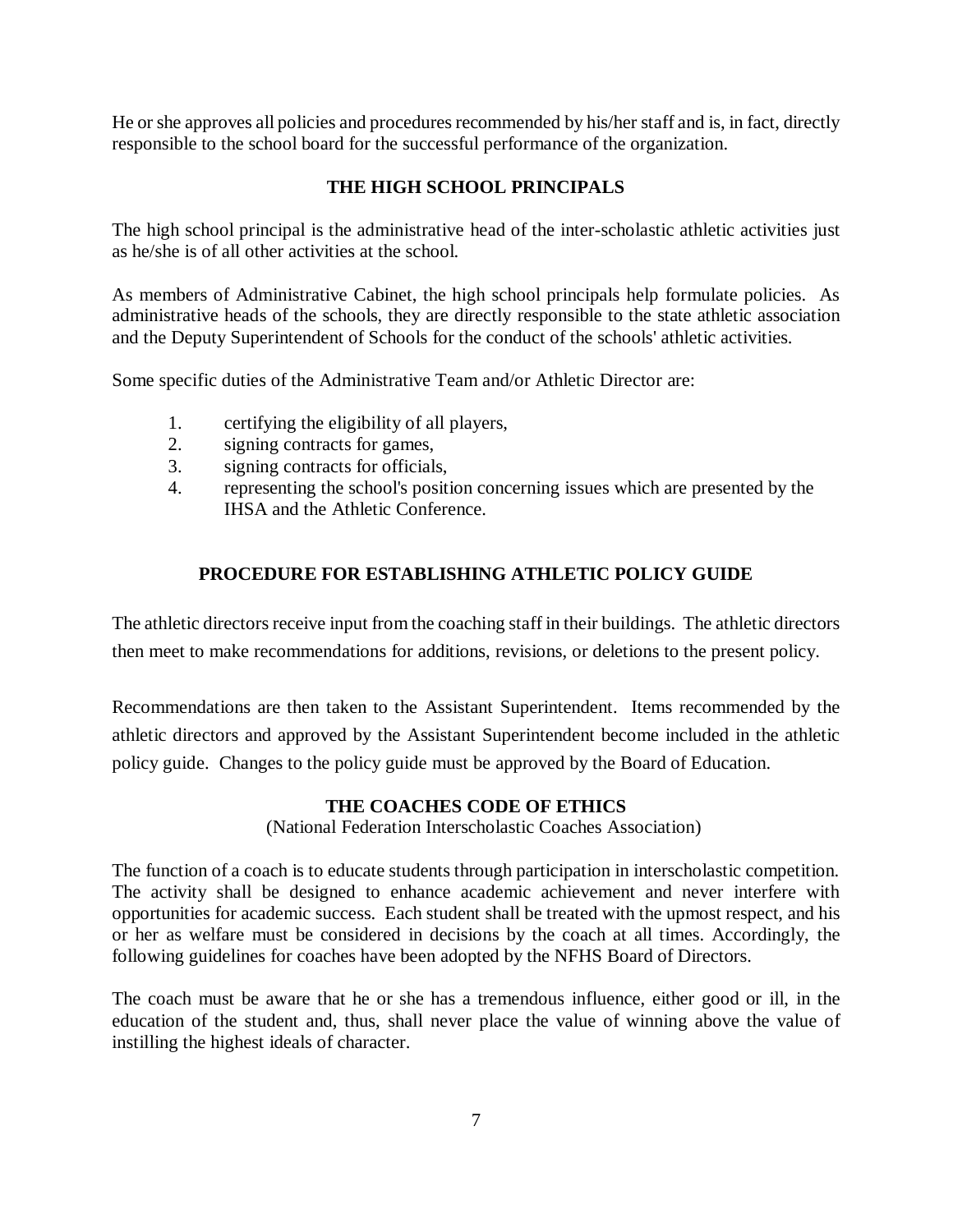The coach shall uphold the honor and dignity of the profession. In all personal contact with the students, officials, athletic directors, school administrators, the state high school athletic association, the media, and the public, the coach shall strive to set an example of the highest ethical and moral conduct.

The coach shall take an active role in the prevention of drug, alcohol, and tobacco abuse.

The coach shall avoid the use of alcohol and tobacco products when in contact with players.

The coach shall promote the entire interscholastic program of the school and direct his or her program in harmony with the total school program.

The coach shall master the contest rules and shall teach them to his or her to team members. The coach shall not seek an advantage by circumvention of the spirit or letter of the rules.

The coach shall exert his or her influence to enhance sportsmanship by spectators, and by working closely with cheerleaders, pep club sponsors, booster clubs, and administrators.

The coach shall respect and support contest officials. The coach shall not indulge in conduct which will incite players or spectators against the officials. Public criticism of officials or players is unethical.

The coach should meet and exchange cordial greetings with the opposing coach to set the correct tone for the event before and after the contest.

The coach shall not exert pressure on faculty members to give student special consideration.

The coach shall not scout opponents by any means other than those adopted by the league and/or state high school athletic association.

### **ATHLETIC PROGRAM INTERSCHOLASTIC PROGRAM**

Each of the high schools will offer a program for boys which consists of football, basketball, baseball, cross country, track and field, tennis, golf, soccer, and wrestling. The girl's program will include cross country, soccer, volleyball, tennis, golf, basketball, bowling, track and field, and softball. Cheerleading and E-Sports are co-educational programs offered at both high schools. DPS also offers swimming as individual entries for the IHSA series.

Our district also sponsors representatives to state meets for sports in which we do not have teams. Please see the section entitled "Special Entry Program" for guidelines.

The following chart includes the sports and number of contests permitted in each sport including all tournaments except the IHSA series.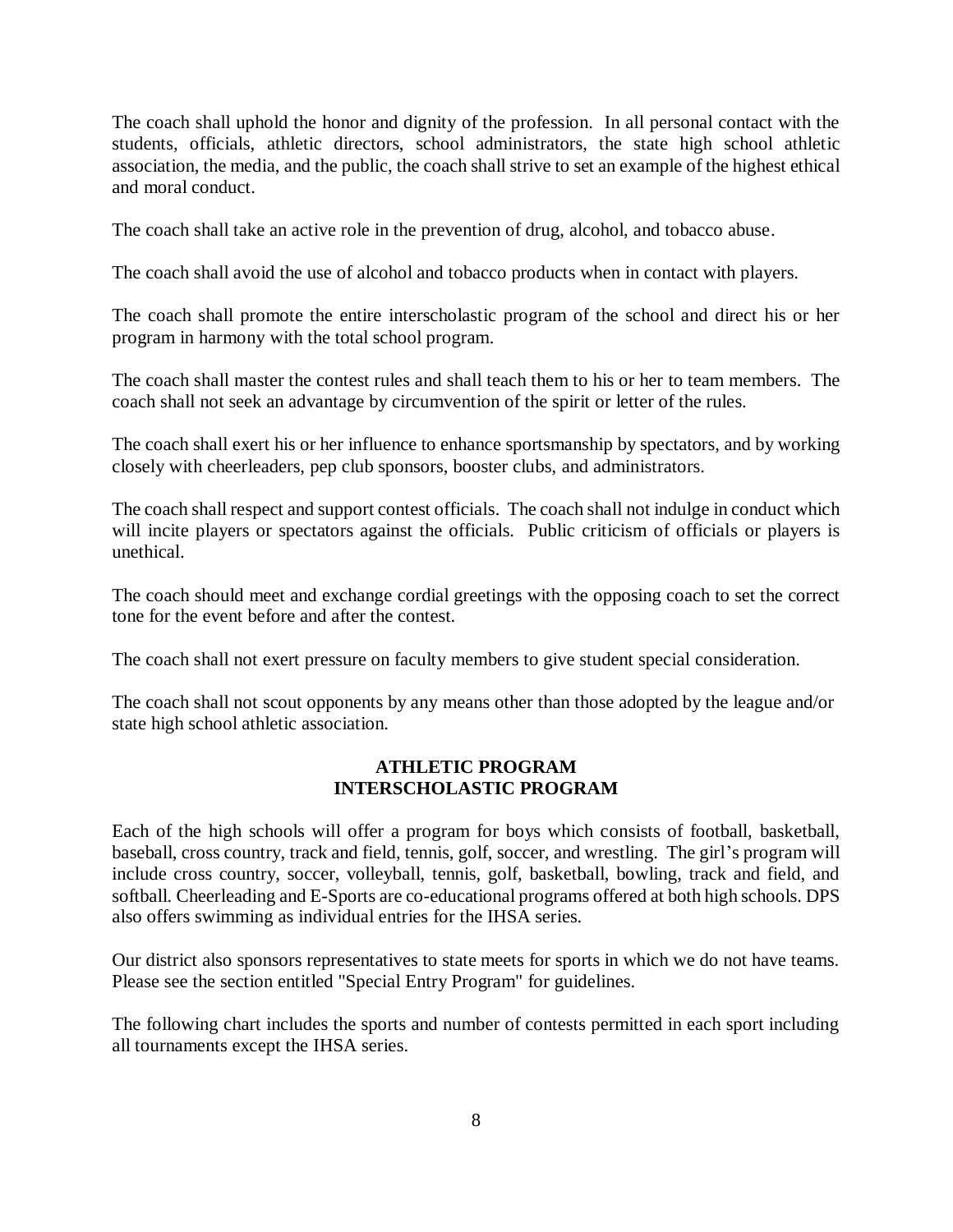|            | Junior           |              | Freshman- |                                                                                                                                                    |  |
|------------|------------------|--------------|-----------|----------------------------------------------------------------------------------------------------------------------------------------------------|--|
|            | Varsity          | JV/Sophomore | Freshman  |                                                                                                                                                    |  |
| Football   | 9 games          | 9            | 9         |                                                                                                                                                    |  |
| Basketball | 31 games         |              |           |                                                                                                                                                    |  |
| Baseball   | 35 games         | 35 games     |           |                                                                                                                                                    |  |
| Bowling    | 20 dates         |              |           |                                                                                                                                                    |  |
| Cross      | $I = 18$ dates   |              |           |                                                                                                                                                    |  |
| Country    | $T = 15$ dates   |              |           |                                                                                                                                                    |  |
| Golf       | 18 dates         |              |           |                                                                                                                                                    |  |
| Soccer     | 25 games         |              |           |                                                                                                                                                    |  |
| Softball   | 35 games         | 35 games     |           |                                                                                                                                                    |  |
| Tennis     | $I = 20$ dates   |              |           |                                                                                                                                                    |  |
| Track &    | $I = 21$ dates   | 8 outdoor    |           |                                                                                                                                                    |  |
| Field      | $T = 18$ dates   |              |           |                                                                                                                                                    |  |
| Volleyball | 31 games         |              |           |                                                                                                                                                    |  |
| Wrestling  | $T = 18 + 0$ Trn | 12           |           |                                                                                                                                                    |  |
|            | $T = 17 + 1$ Trn |              |           |                                                                                                                                                    |  |
|            | $T = 16 + 2$ Trn |              |           |                                                                                                                                                    |  |
|            | $T = 15 + 3$ Trn |              |           |                                                                                                                                                    |  |
|            | $T = 14 + 4$ Trn |              |           |                                                                                                                                                    |  |
|            |                  |              |           | * The number of contects permitted is restricted to the number listed for the two squade. The HISA sponsored tournaments are permitted in addition |  |

d is restricted to the number listed for the two squads. The IHSA sponsored tournaments are permitted in addition to the number of contests listed.

### Additional Program Guidelines:

If, because of the shortage of coaches, a coach cannot be hired to coach a team, the team may not be formed.

### **GUIDELINES FOR CUTTING**

Each participant shall be assured a minimum of three practices before he/she is cut. The number three is used for sports where a large number of candidates try out and there is a limited amount of practice time before the first scheduled contest. Where a fewer number try out, the coach may want to permit more practices before making his first cut. Students, who report late due to participation in other approved school district sports or activities, will have the opportunity to participate in a least three practices before they are cut.

Every effort shall be made by the coach to provide each candidate with an opportunity to demonstrate his/her skill in as many areas as feasible which relate to that particular sport and with the proper equipment to demonstrate this skill.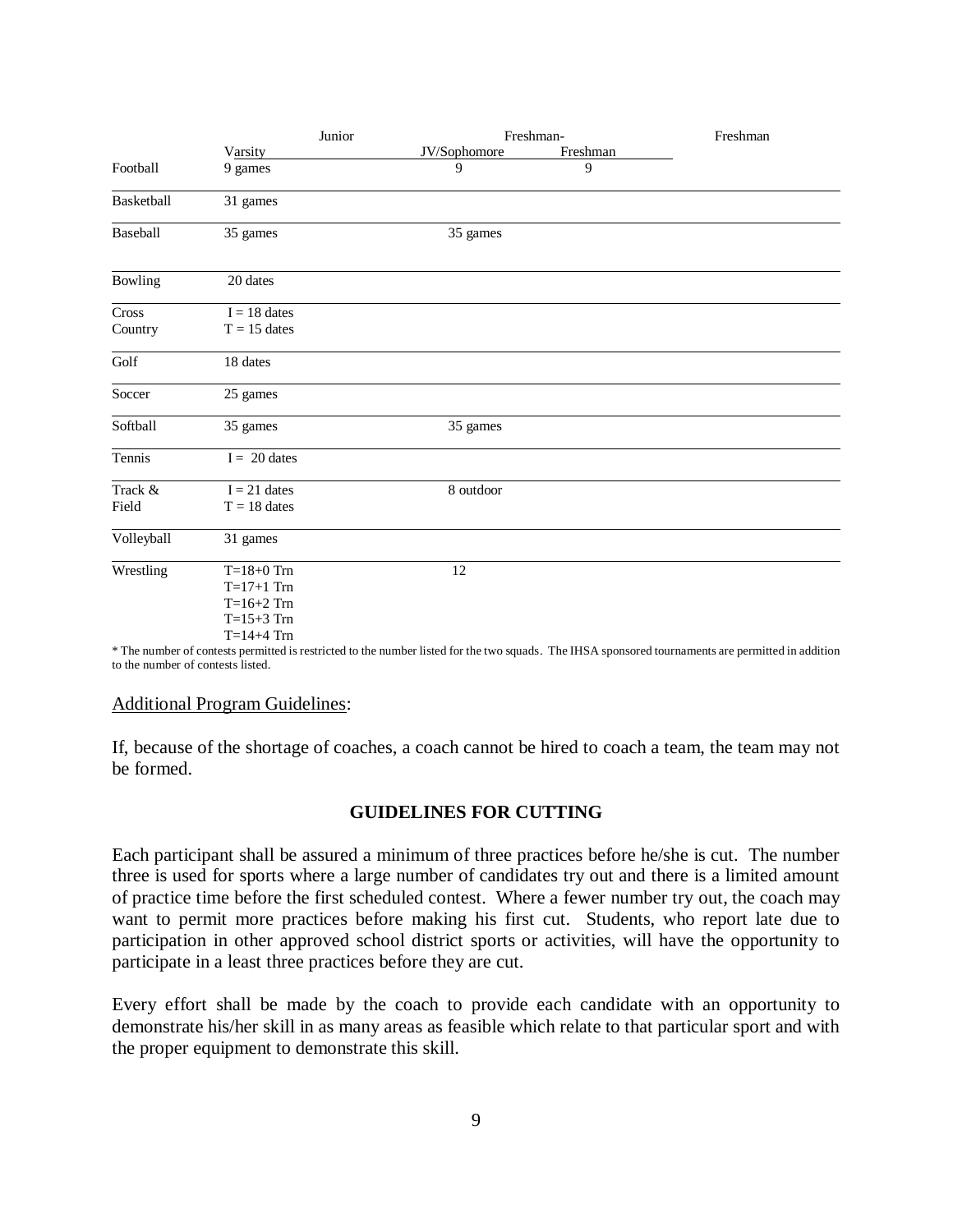In all of his contact with the players, the coach must make every effort to treat all candidates fairly and as impartially as possible, recognizing that he may know some candidates from previous associations.

It shall also be the responsibility of the coach, when asked, to encourage, advise, and counsel those athletes cut from the squad to help them prepare for the following year and better understand the reasons for being cut.

# **DISCIPLINARY ACTION**

Participation in athletics is a privilege.

When a student is dropped from his/her team for disciplinary reasons, it is important that he/she receive a fair notice and that he/she be given a hearing.

All coaches are responsible for reviewing the athletic code, individual school rules, and rules for their respective sport during the first week of practice with the Athletic Director, assistant coaches, students, and parents.

# **ATHLETIC DIRECTOR AND ATHLETIC OFFICIALS**

Hiring of Officials

The hiring of officials shall be mutually satisfactory to the schools involved in the contest concerned. Decatur Public Schools also will conform with conference rules pertaining to the selection of officials. For varsity basketball contests involving intra-city teams, three officials will be hired.

| <b>Sport</b>      | ╯<br><b>Varsity</b> | Jr. Varsity | <b>Sophomore</b> | Fr-Soph | Freshman |
|-------------------|---------------------|-------------|------------------|---------|----------|
| <b>Baseball</b>   |                     |             |                  |         |          |
| <b>Basketball</b> |                     |             |                  |         |          |
| Football          |                     |             | 4                |         |          |
| <b>Soccer</b>     | 3                   |             |                  |         |          |
| <b>Track</b>      | ◠                   |             |                  |         |          |
| <b>Wrestling</b>  |                     |             |                  |         |          |

Number of Officials (Boys Contests)

Number of Officials (Girls Contests)

| <b>Sport</b>      | <b>Varsity</b> | Jr. Varsity | <b>Sophomore</b> | <b>Fr-Soph</b> | Freshman |
|-------------------|----------------|-------------|------------------|----------------|----------|
| <b>Basketball</b> |                |             |                  |                |          |
| <b>Softball</b>   |                |             |                  | -              |          |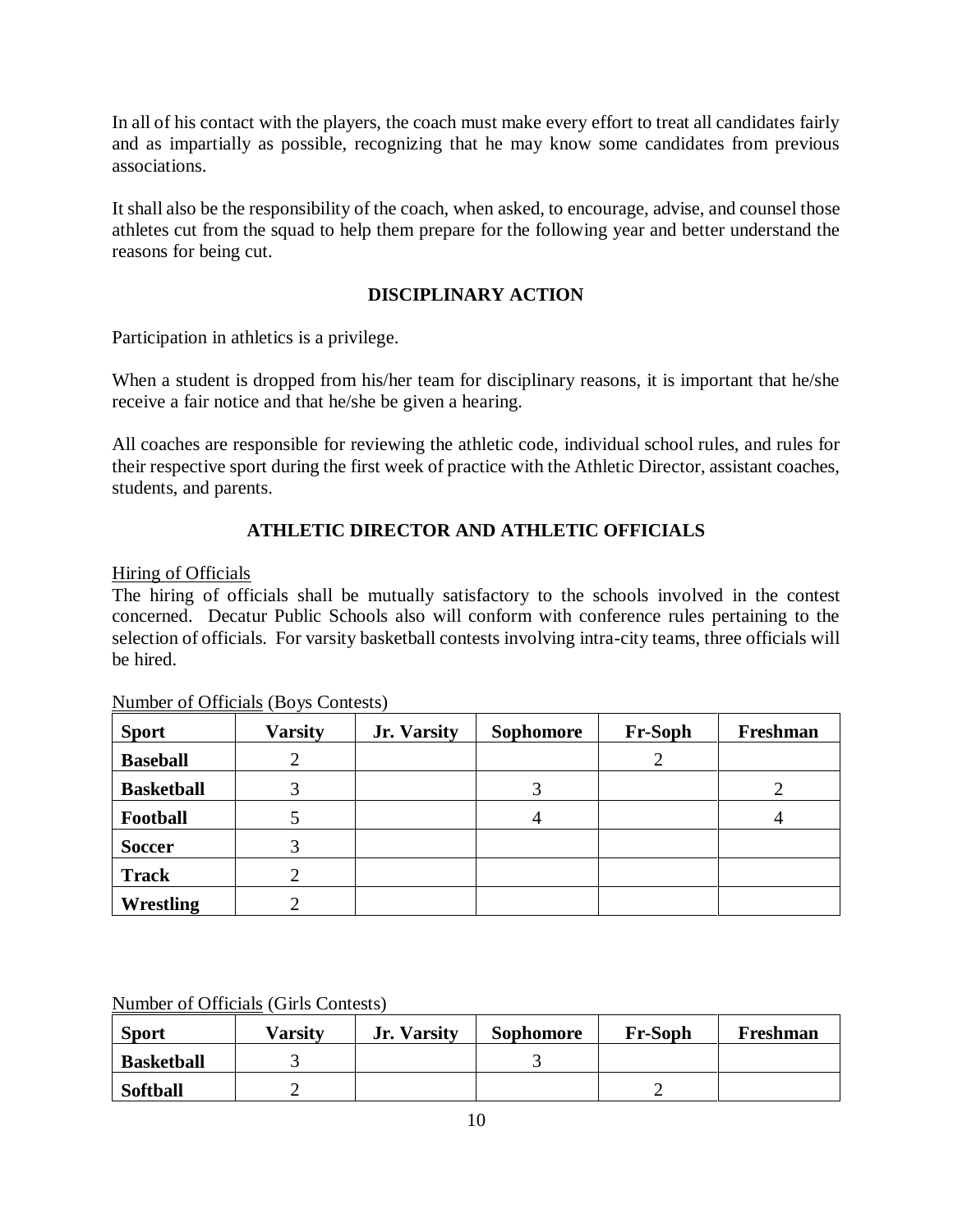| <b>Track</b>      |  |   |  |
|-------------------|--|---|--|
| <b>Volleyball</b> |  | ∽ |  |
| Lines Judges=2    |  |   |  |
| <b>Soccer</b>     |  |   |  |

Please refer to the "Finger Tip Facts and Figures" to determine the pay rate.

# **TRANSPORTATION POLICY**

The guidelines for using school district transportation are:

- A. A yellow school bus shall be used whenever possible. This is the safest means of transportation for our athletes.
- B. A school district van shall be used when there are eight or fewer people making the trip (eight passenger vans includes the driver). Consideration may also be given to using the vans when they are not being used for other school district business and it is more economical to take vans than a bus. For example, vans may be used to transport basketball or wrestling teams to holiday tournaments.

Only school district employees with a valid driver's license shall be permitted to drive a school van. No school employee may transport students in school or private vehicles unless authorized by the administration.

- C. The district prefers that a coach not use his/her personal vehicle to transport players to an athletic contest. If a coach receives permission to transport in his/her vehicle he/she must show adequate insurance coverage, each student must sign a permission form, and the coach will be reimbursed the current school district's rate for mileage when using a personal vehicle for this purpose.
- D. Students are expected to arrive and return from athletic events with their team and coach in the district provided transportation. In the rare event that a student must leave the activity due to an unusual event, the student's parent/legal guardian must present to the student's coach a note signed by them indicating they are taking the student with them and relieving the school of their responsibility of transporting the student back to the school building. A student may only leave with their parent/legal guardian. The District reserves the right to require court documentation of parental / guardian status when releasing a student to a parent/legal guardian.
- E. Every effort will be made to minimize transportation needs through the scheduling of activities.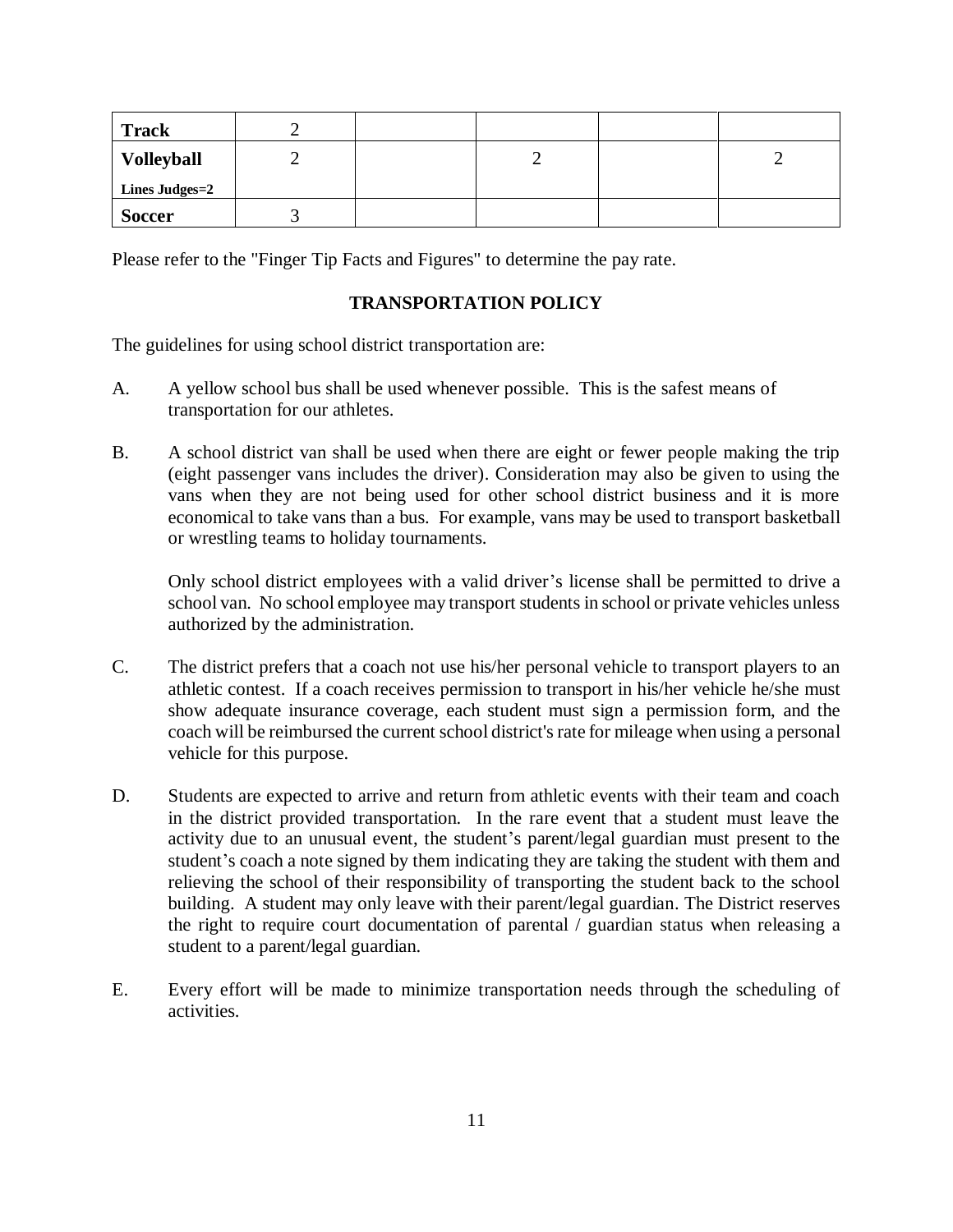When ordering a bus or van, a bus request shall be completed electronically. The bus request forms for fall and winter sports shall be submitted prior July  $1<sup>st</sup>$ . Bus requests for spring sports shall be submitted by February  $1<sup>st</sup>$ .

# **TRANSPORTATION PROCEDURES**

The Decatur Public School District provides transportation for IHSA sanctioned contests using the following as guidelines. All arrangements for the transportation of students is to be arranged by the district's transportation department, phone 362-3026.

**High School:** Transportation is restricted to active participants. Active participants include students expected to be in uniform, student manager(s), school district paid coaches, approved volunteer coaches, trainer, adults paid to act as scorekeepers or minor officials, athletic directors, and school/district administrators. Persons not eligible to ride include parents, student spectators, pom pon squads, spouses/children.

**Cheerleaders:** The district-paid cheerleading advisor must accompany the cheerleaders on the bus.

**Bus Information:** All buses must be requested through the normal district procedure. Athletics have a priority over other types of events only if ordered in advance and in this manner. Buses utilized for athletic transportation have a capacity of 62 if seated 3 to a seat. If seated 2 to a seat, the capacity is 44.

**Vans:** District 61 has a fleet of 5 student vans. Seating capacity is 8 persons including the driver. The transportation department may rent cars or vans which meet state requirements when necessary. Students are never allowed to drive district-owned or rented vehicles and are never given mileage reimbursement. Drivers must be district-approved persons. The vans are to be picked up the day of use and returned immediately after use.

**Personal Cars:** District 61 prefers that personal vehicles are not used. In limited circumstances, the district will pay a coach mileage in lieu of using a district van. A coach should never be required to drive his/her own vehicle when transporting student athletes to compete in out-of-town IHSA events. A coach is required to have administrative permission to use his/her personal vehicle prior to the event, shall submit proof of insurance, and student athletes shall be required to submit a permission form if riding in a coach's personal vehicle. Student athletes shall never be permitted to use private vehicles as transportation to compete in an out-of-town event. Students will not be reimbursed for mileage.

Vans and buses may be used for reward purposes, such as team trips to University of Illinois games. Trips to theme parks cannot be charged to the transportation or education fund. School buses and vans may be used, if available, but must be paid for from building and/or activity funds.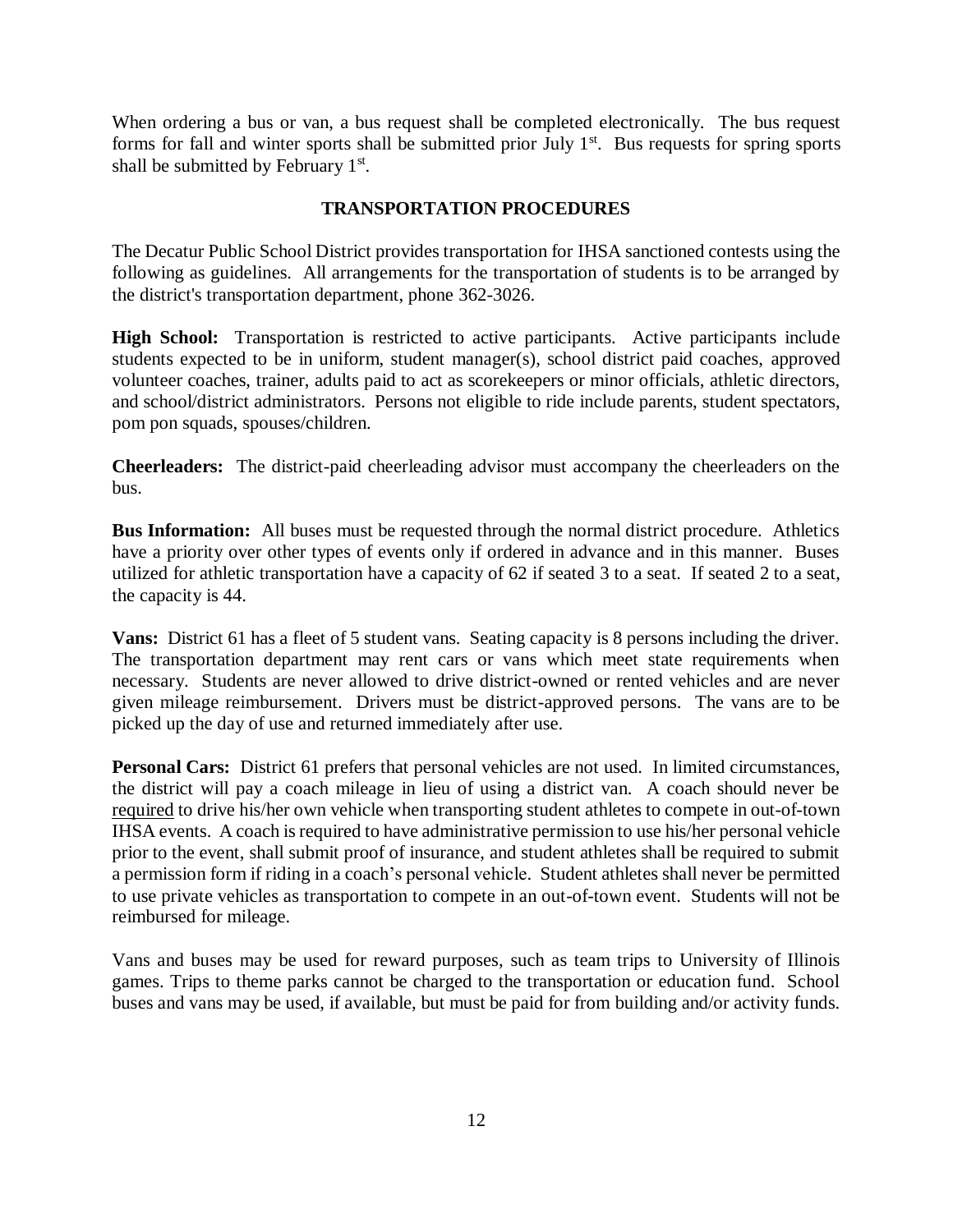| <b>Sport</b>                        | Transportation - | Transportation -     |
|-------------------------------------|------------------|----------------------|
|                                     | <b>Furnished</b> | <b>Not Furnished</b> |
| Varsity Football                    | X                |                      |
| <b>JV</b> Football                  | X                |                      |
| Sophomore Football                  | X                |                      |
| Freshman Football                   | X                |                      |
| Varsity Basketball (Boys and Girls) |                  | X                    |
| <b>JV</b> Basketball                |                  | X                    |
| Sophomore Basketball*               |                  | X                    |
| Freshman Basketball*                |                  | X                    |
| Varsity Wrestling                   |                  | $\boldsymbol{X}$     |
| Fr-Soph Wrestling*                  |                  | X                    |
| <b>Varsity Baseball</b>             |                  | X                    |
| Fr-Soph Baseball*                   | X                | X                    |
| Varsity Soccer (Boys and Girls)*    |                  | X                    |
| <b>Varsity Softball</b>             |                  | X                    |
| Fr-Soph Softball*                   | X                | X                    |
| Varsity Track*                      |                  | X                    |
| Fr-Soph Track*                      | X                | X                    |
| Varsity Volleyball*                 |                  |                      |
| Fr-Soph Volleyball*                 | X                |                      |

# **TRANSPORTATION POLICY FOR INTRA-CITY GAMES**

\*Bus may be used if the game is scheduled on a school day, at a time when a school bus is available. If a bus is used, coaches will not be paid mileage.

# **STUDENT CODE OF ETHICS**

### **Decatur Public Schools 61 considers the welfare of the student our priority consideration.**

A firm and fair policy of enforcement is necessary to uphold the regulations and standards of the athletic department. Decatur Public Schools Administration and the coaching staff feel strongly that high standards of conduct and citizenship are essential in maintaining a sound program of athletics. All athletes shall abide by a code of ethics which will earn them the honor and respect that participation and competition in the interscholastic program affords.

Any conduct that results in dishonor to the athlete, the team, the school, or Decatur Public Schools will not be tolerated. Acts of unacceptable conduct, such as, but not limited to theft, vandalism, disrespect, immorality or violations of law, tarnish the reputation of everyone associated with the athletic programs and will not be tolerated.

### **Policy Regarding Parental Concerns**

A copy of the team rules, seasonal activity participation, and the Athletic Code will be distributed to parents and attached to the permission form. Coaches shall have mandatory parent meetings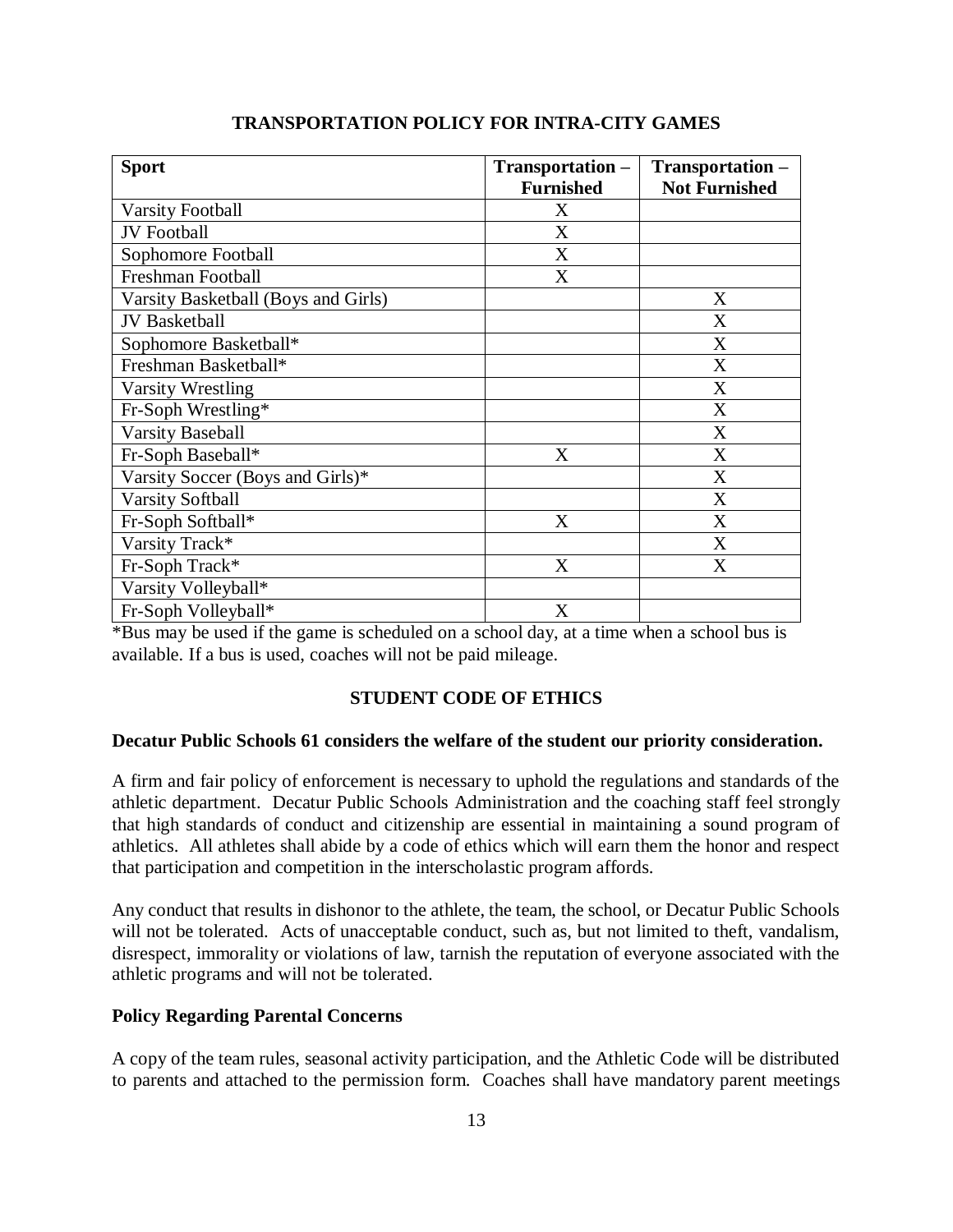before the start of the sport season and review their rules and schedules. Parents are expected to be role models of good sportsmanship and support for the sport that their student participates.

In the event that a parent has a concern involving a coach or sport program that their student participates, the following guidelines shall be followed:

- 1. Concerns such as playing time, player positions, coaching philosophy or game strategy are NOT items warranting individual coach/parent discussion.
- 2. Other parent concerns shall be addressed by the parent making an appointment with the coach for a private parent/coach conversation to discuss the concern and reach a resolution.
- 3. If the meeting between the parent and coach does not resolve the concern, the parent may request a meeting with the Athletic Director and the coach to further discuss the concern and reach a resolution.
- 4. If this meeting does not resolve the concern, a final meeting between the Principal, the Athletic Director, the coach and the parent will be scheduled to discuss the concern.
- 5. The Principal is the administrative head of all inter-scholastic activities in the school and is the IHSA or IESA District Representative for the District. The final decision and appeal for a resolution of the concern will be made by the Principal after the final meeting.

# **DECATUR PUBLIC SCHOOLS ATHLETIC CODE**

# **PROCEDURES**

- 1. Coaches' rules shall be written and distributed so all participants and parents may read and review them. Rules will be shared through mandatory parent meetings.
- 2. Each coach will hold a team meeting to review team rules with the participants at the beginning of the sport season to make sure the participants are aware of them. A copy of the team rules, seasonal activity participation, and the Athletic Code will be distributed to the parents, or available online, attached to a participation permission form.
- 3. Coaches' rules must also include consequences for students who violate the rules.
- 4. Any student accused of violating a rule and subject to a consequence of a suspension of greater than three (3) games shall be informed of the nature of the offense and may request a hearing before the Principal and Athletic Director.

# **OFFENSES IN VIOLATION OF THE HIGH SCHOOL ATHLETIC CODE**

**A student found in violation of the Athletic Code may receive consequences up to and including dismissal from the team/activity for the remainder of the season or school year. Such violations include, but are not limited to:**

- **Use, possession, transfer, attempted transfer, sale or attempted sale of alcohol, tobacco products, e-cigarettes and/or any controlled/illegal substances or any lookalike, including any substance held out to be a drug, alcohol or tobacco product.**
- **Violations of individual coaches' rules, insubordination, poor sportsmanship, conduct detrimental to the team and to school spirit.**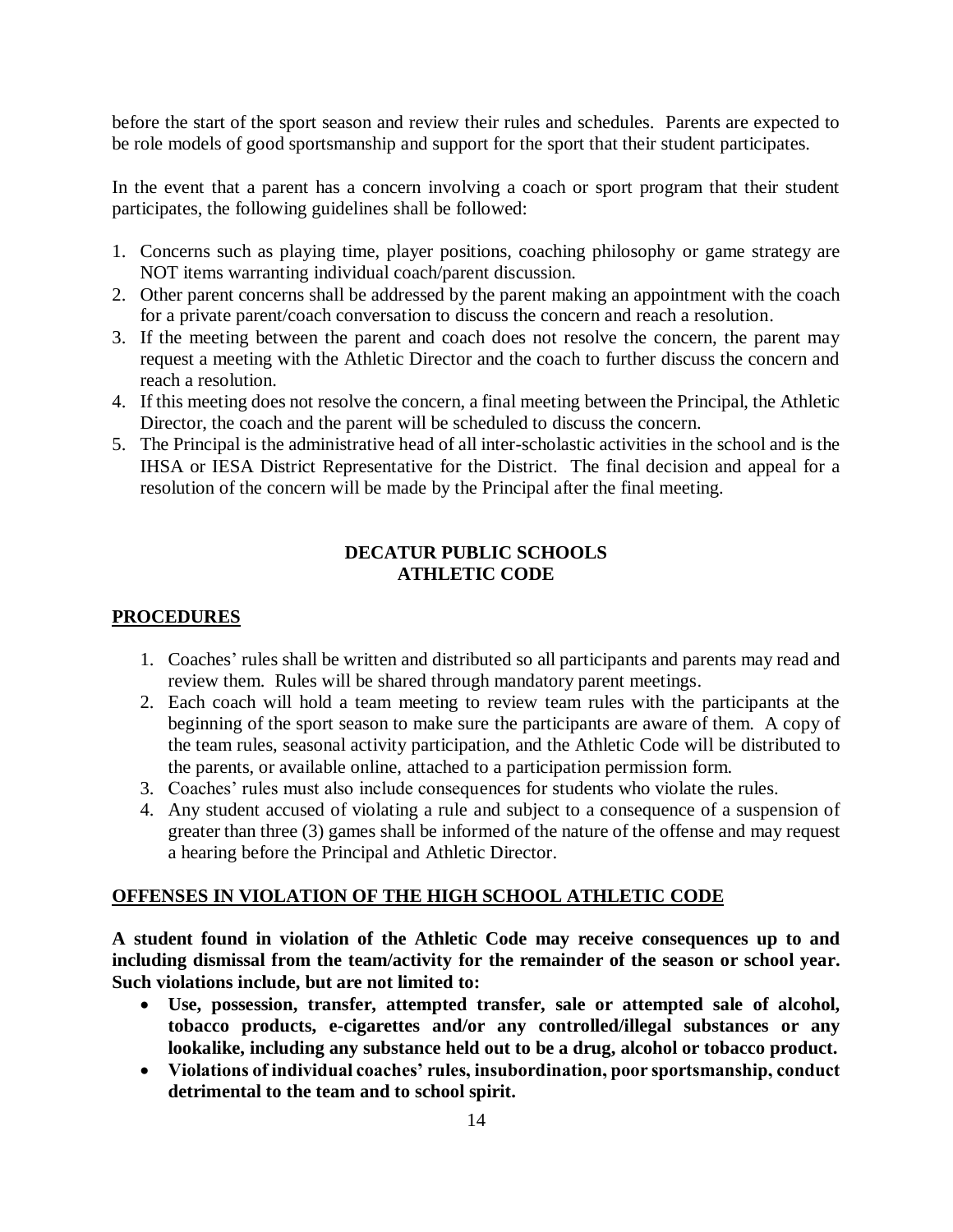- **Violations of academic integrity and ethics.**
- **Violations of the DPS 61 Student Code of Conduct.**

# **ENFORCEMENT**

A student who violates the Athletic Code and who has been provided a hearing and assessed a consequence cannot avoid the consequence by transferring to another Decatur Public High School. The penalty will be enforced at the student's new school before the student can become eligible for participation.

# **SEASONAL ACTIVITY PARTICIPATION**

Limited dual participation in activities is permissible. The philosophy of our district is to permit a student with a special talent to contribute to the success of an activity in an additional program. The student must designate one activity as his/her primary activity. His/her first commitment is to the activity that he/she is considered to have designated as his/her primary activity.

To apply this guideline to a situation where a student has a conflict between school activities, the following procedure will be followed to resolve the situation:

- **Step 1** The student shall inform teachers, coaches, etc. of the conflict and attempt to resolve the situation on his/her own.
- **Step 2** Unresolved conflicts will be jointly discussed by both instructors in an attempt to reach resolution. Where possible, teachers/coaches will work to share the student fairly between conflicting activities. Consideration will be given to the nature and importance of the opposing activities. For example, games/matches, competitions, and performances take precedence over practices.

**Step 3** If the conflict cannot be resolved in the preceding steps, the matter shall be appealed to the building level administration for resolution. Resolution will then involve consideration of the designated primary activity and the nature and importance of the conflicting activity. Care will be

taken to resolve the conflict in the best interest of the student and the school.

No penalty shall be assessed to the student if the resolution procedure results in a missed practice, performance, competition, etc.

# **Examples of dual participation in two athletic teams are:**

1. A soccer player who wishes to punt, kick field goals, and/or kick off for football.

 Special note - players who cross over from soccer to football need to be physically conditioned to football situations.

- 2. A volleyball player who wishes to participate in girls IHSA golf tournament.
- 3. A baseball or softball player who can fill in on the relay team for track.
- 4. A cheerleader must be permitted to participate in spring sports.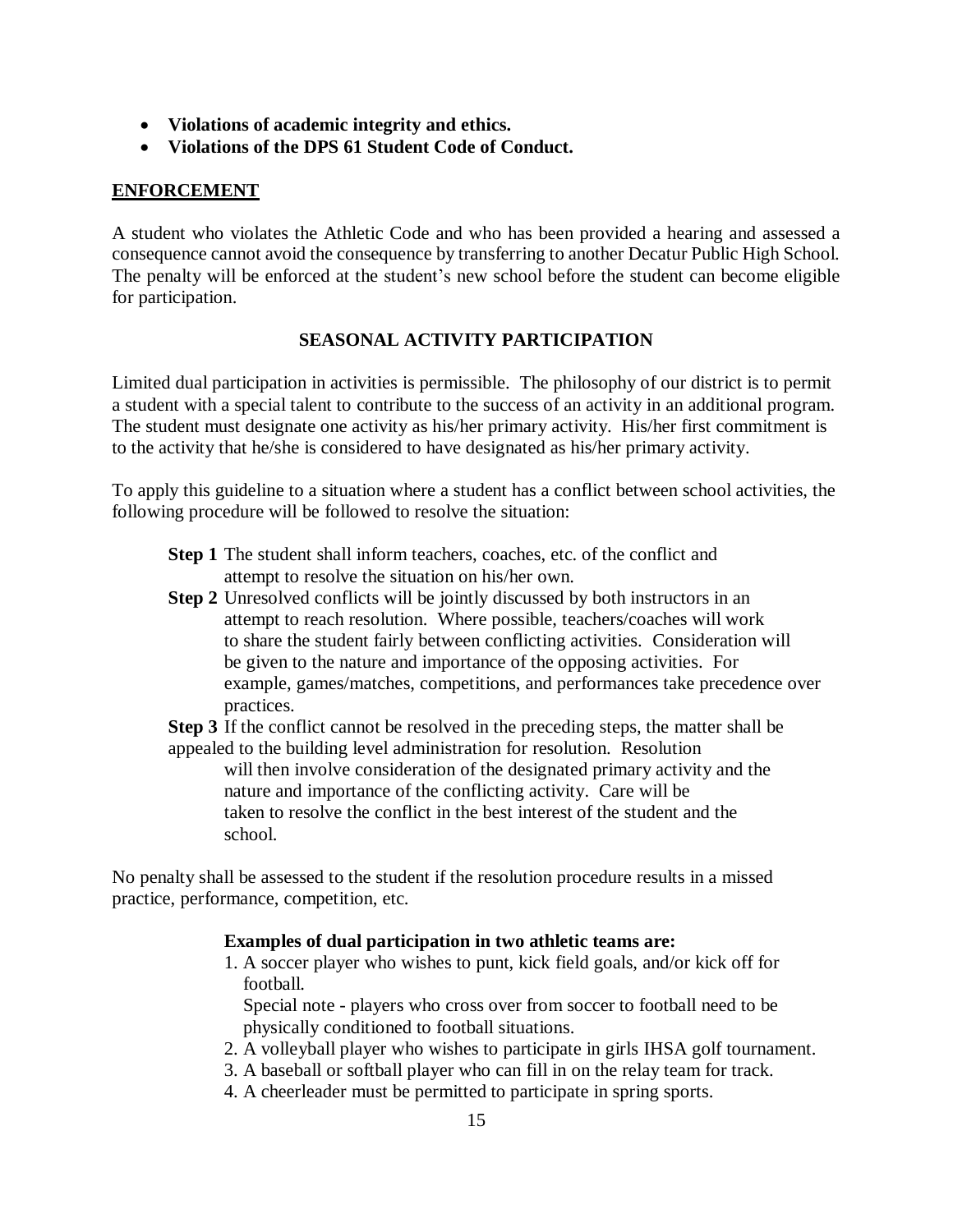An upper classman who quits a fall sport may not go out for a winter sport until the fall sports season is over. Special circumstances will be considered in an appeal.

An upper classman who quits a winter sport may not go out for a spring sport until the winter sports season is over. Special circumstances will be considered in an appeal.

A freshman shall be allowed to quit on or before the first day of school for a fall sport and on or before December 1 for a winter sport without being penalized.

# **STUDENT ASSIGNMENTS, RESIDENCY, AND TRANSFERS**

Student enrollment and attendance center assignments shall be governed by the Decatur School District No. 61 policies and the Illinois school residency laws found in the *Illinois School Code.*

- A. If the parent(s) of a middle/high school student move(s) after the start of the school year, the *Illinois School Code* allows that student to complete the current school year only at the same school. IHSA Athletic Eligibility By-Laws require a ruling on IHSA eligibility by the Executive Director in the event of such circumstances.
- B. Students who have attended one school while enrolled in Decatur Public Schools for their entire high school career and whose parents, custodial parent, or court appointed guardian move from the attendance area traditionally served by that school following the student's completion of the eleventh  $(11<sup>th</sup>)$  grade, may remain in that school and retain eligibility if the student has attained senior classification by the beginning of the new academic year and with the appropriate amount of credits subject to IHSA eligibility restrictions and the DPS 61 criteria below:
	- a. Parent(s) provide transportation.
	- b. Absenteeism and tardiness shall not increase beyond the student's previous record.
	- c. The student shall be picked up promptly after school or practice.
- C. Transfer Rules for Athletics
	- 1. If a student's attendance center is determined by an IEP Team, the student shall be eligible at either their home high school or eligible at both their home high school or a the school housing the special education setting as governed by IHSA by-laws.
	- 2. If a student transfers from one attendance center to another attendance center in the Decatur School District, IHSA rules will apply in all cases.

Also, the Decatur Public Schools shall abide by the IHSA Athletic Eligibility By-Laws for all provisions including Attendance (3.010), Residence (3.030), Transfer (3.040), and Scholastic Standing (3.020).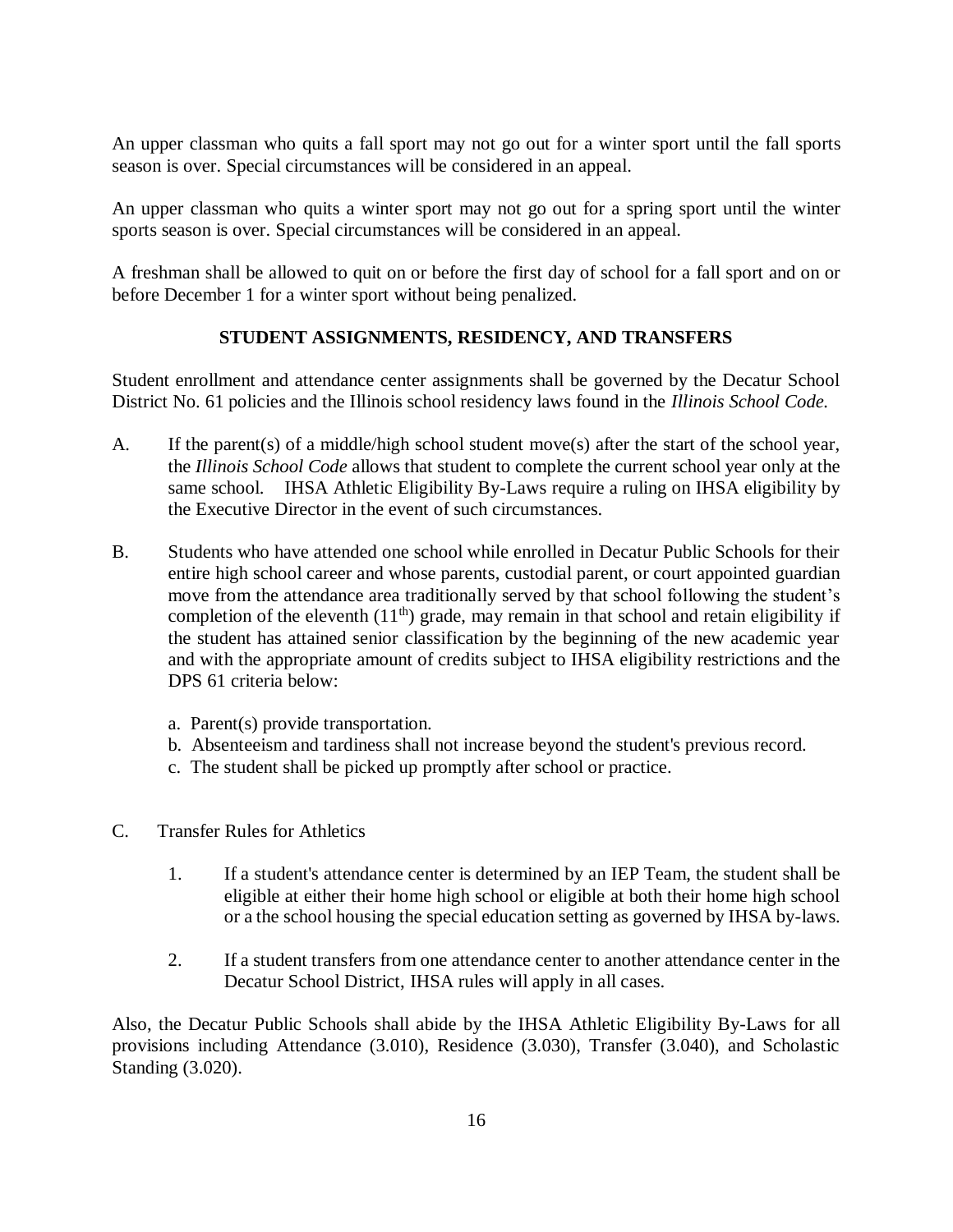### **SCHOLASTIC STANDING**

The Board of Education Policy states:

Students in grades 9-12 must satisfy the Illinois High School Association's scholastic standing requirements (in District 61 the requirement of passing at least 25 credit hours of high school work per week). Any student participant failing to meet these academic criteria shall be suspended from the activity until the specified academic criteria are met.

Each team coach will provide the athletic director a list of participants that will be used to generate the official eligibility list. The athletic director will then provide the official participant list to the eligibility secretary who will in turn generate a master eligibility list. The secretary will then provide this official list to each teacher for the eligibility grade checks. Each week the eligibility secretary will provide to the athletic director, appropriate coach, and the building principal a list of any student athlete who is failing and/or is ineligible for athletic participation the next week. It is imperative that all teachers enter grades into TAC the grading system by Thursday midnight. The period of ineligibility shall run from Monday morning through Sunday evening following the grade check announcement on Friday. A student shall be declared academically ineligible if he/she is not passing twenty-five credit hours of course work for the preceding week of the scheduled contests.

# **MAKING THE WEEKLY ELIGIBILITY CHECK**

The following procedure shall be followed in making the weekly eligibility check. "Twenty-five (25) credit hours of high school work" is defined as any combination of subjects, accepted by local high school authorities in determining the requirements for graduation and which accumulates at least two (2) credits or its equivalent per semester. Since the rules require that a student must be passing in twenty-five (25) credit hours per week, a weekly check of each student athlete's scholastic eligibility is necessary.

Most important to note is that "a student must satisfy all academic standards (i.e., pass five classes with a grade of D or above)" is determined to measure a student's performance on a cumulative basis from the beginning of a semester through the date on which the check is made.

Schools shall conduct this weekly check in a consistent manner convenient to its individual operations. Student eligibility or ineligibility is then enforced on the Monday following the date of the check. For example, consider a school which checks eligibility every Wednesday. Records are processed through the computer and a printout of all athletes' standings is given to the athletic director on Friday. His office reviews the list and reports Thursday afternoon to the principal that a student is not passing twenty-five (25) hours as of this check. The principal informs the student and coaches on Friday morning that the student is not passing the required work and is, thus, ineligible for one week, beginning the following Monday morning. The student may play in contests held that evening or on Saturday, the next day; however, the entire next week, the student is ineligible.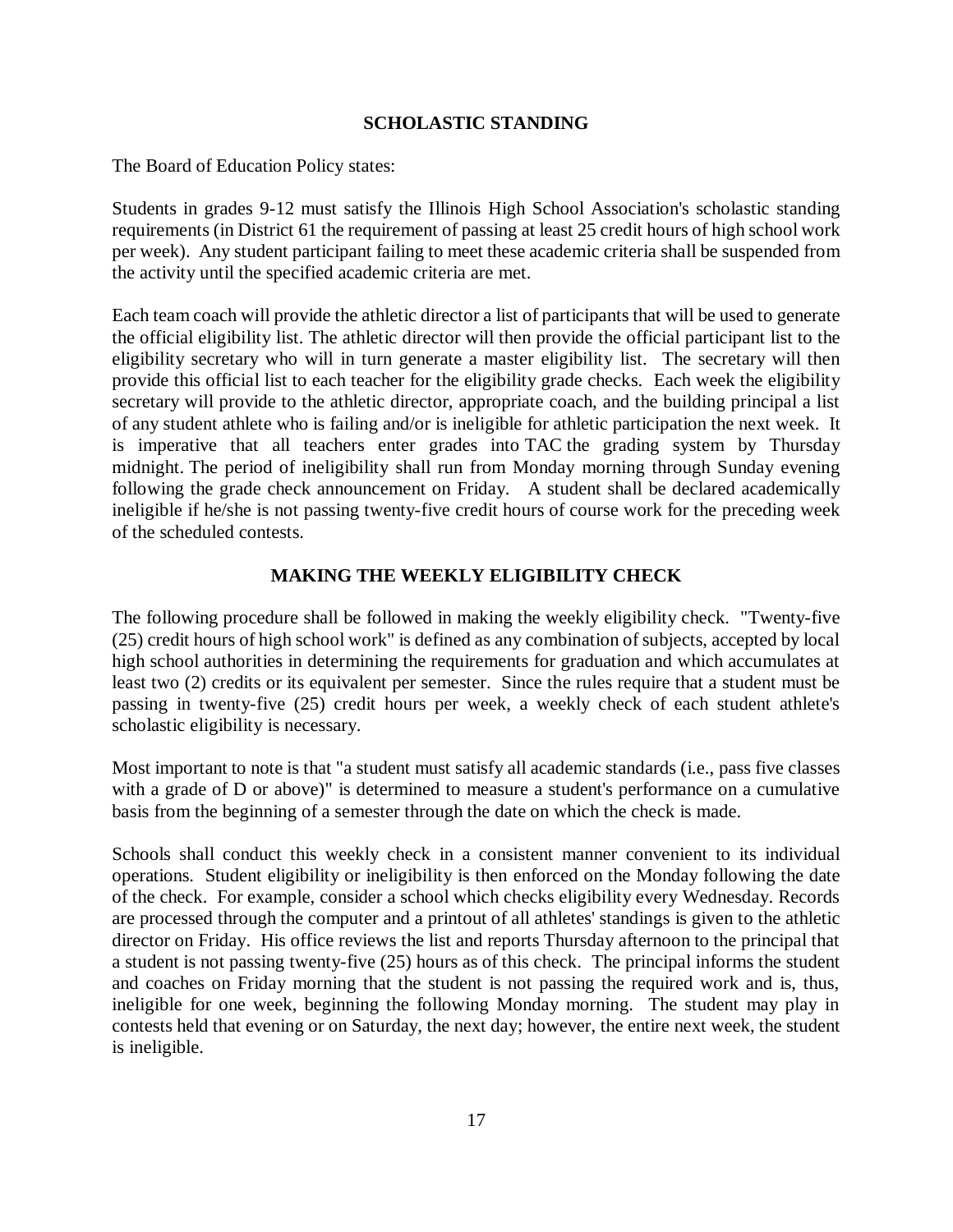### **AGE**

### IHSA By-Law

4.061: "A student shall be eligible through age nineteen (19) unless the student shall become twenty (20) during a sport season, in which event eligibility shall terminate on the first day of such season (as the season is defined in Section 5.000 of these By-laws).

### **ATHLETIC INJURIES**

The procedure for reporting accidents in the interscholastic program shall be as follows:

Accidents that occur in the interscholastic program shall be reported on the Decatur Public Schools Student Accident Report form using the same criteria for reporting as in any other reportable accident. The accident form shall be completed and provided to the school office.

School District 61 employs Decatur Memorial Hospital Sports Medicine and Physical Therapy to provide athletic training services. There is no charge to the student for services. Athletic directors shall notify Sports Medicine and Physical Therapy at 876-2690 of services required. The athletic directors will provide Sports Medicine and Physical Therapy a complete schedule of events which designate times, dates, and locations of events. Revisions to schedules shall be promptly faxed to 876-6825.

District 61 will not assume any financial obligations for rehabilitation treatment provided by Decatur Memorial Hospital.

### **INSURANCE**

The District has an accident insurance policy in place that covers all student athletes. Requirement for student proof of insurance is no longer necessary.

### **PHYSICAL EXAMINATION**

Students in their first seven (7) semesters of attendance shall have filed with their high school principal a certificate of physical fitness issued by a licensed physician not more than one year preceding practice or participation in any interscholastic athletic contest or activity. Students in their eighth (8th) semester of attendance shall have filed with their high school principal a certificate of physical fitness issued by a licensed physician not more than thirteen (13) months preceding practice or participation in any interscholastic athletic contest or activity.

### **PARENT PERMITS**

Parent permit forms will be provided by the district. Each participant shall be required to have a signed form on file in the athletic director's office before the student may participate in any sport. A sample of a parent permit may be found on page 26.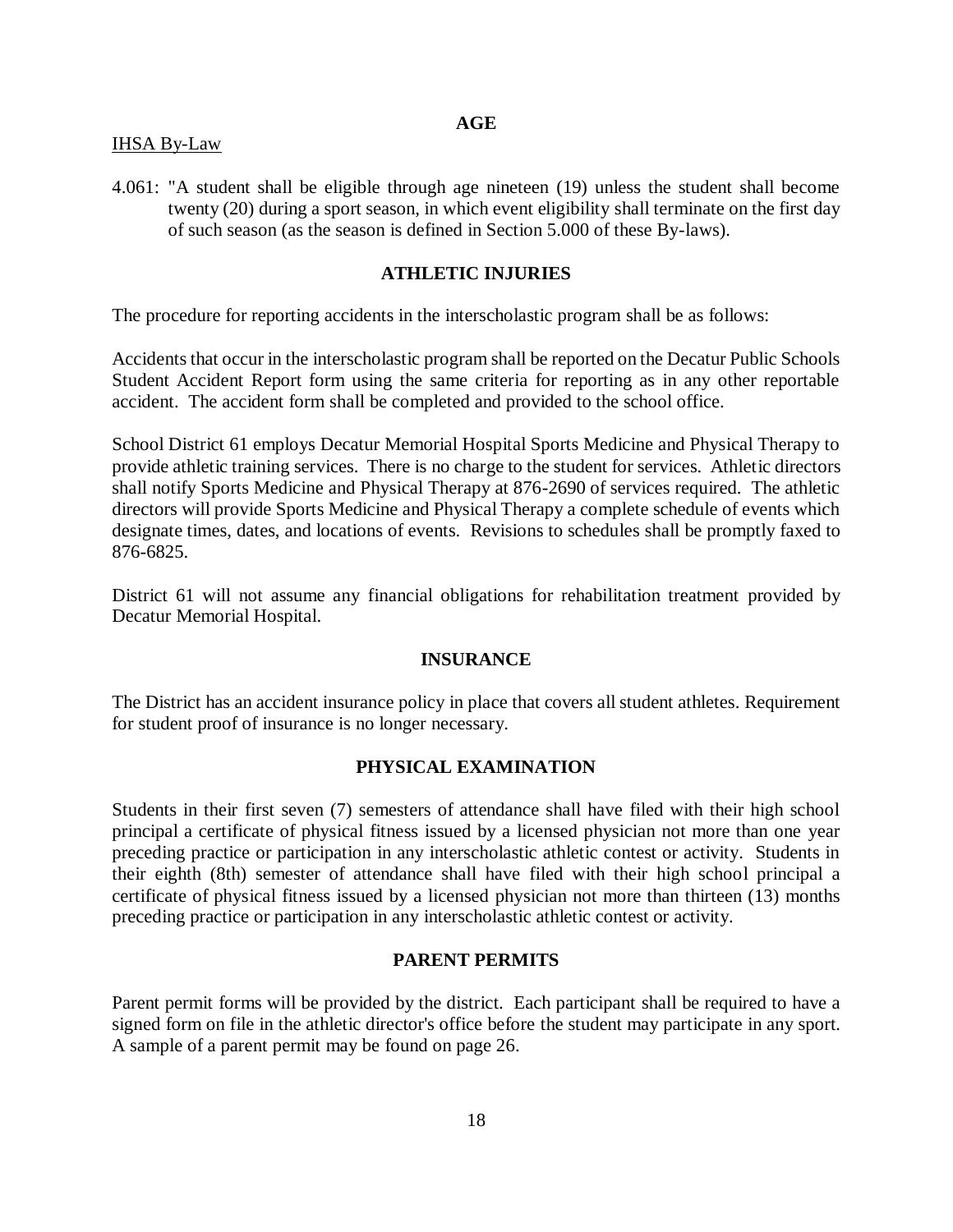# **PARTICIPATION FEE**

All students who participate in the athletic program will be assessed a participation fee. The participation fee is \$20 per sport or a total cap of \$100 per family, (please refer to the Finger Tips Facts and Figures on page 33). The fee will be used to offset the cost of supplies and other program expenses. The procedure for collecting the money is:

- A. Participant should pay the fee before he/she is permitted to compete unless he/she has successfully completed a DPS 61 fee waiver.
- B. In those sports where it is necessary to cut, only those students who make the squad will be expected to pay.

# **POLICY FOR STUDENTS ATTENDING STATE TOURNAMENTS**

# ATTENDANCE

Athletes must be in attendance at least one-half day on the day of an activity to be eligible to participate that day. The principal will make all eligibility decisions concerning any unusual circumstances.

# **STANDARDS AND AWARDS FOR INTERSCHOLASTIC SPORTS**

In addition to meeting the minimum standards for earning awards as outlined below, a participant must complete the season in good standing as determined by the athletic director and the coach of that particular sport. In case of injury, the participant's record shall count only for those games in which he/she was physically able to participate.

The criteria for earning awards in the various sports are: Football

A player must participate in one-third or more of the total number of quarters.

Basketball

A player must participate in one-third or more of the total number of quarters.

Baseball and Softball A player shall participate in at least one-half of the games; a pitcher in one-third of the games.

Bowling A player must bowl in one-third of the games bowled by the team.

Soccer

A participant must play in at least one-third of the quarters which the team plays.

Volleyball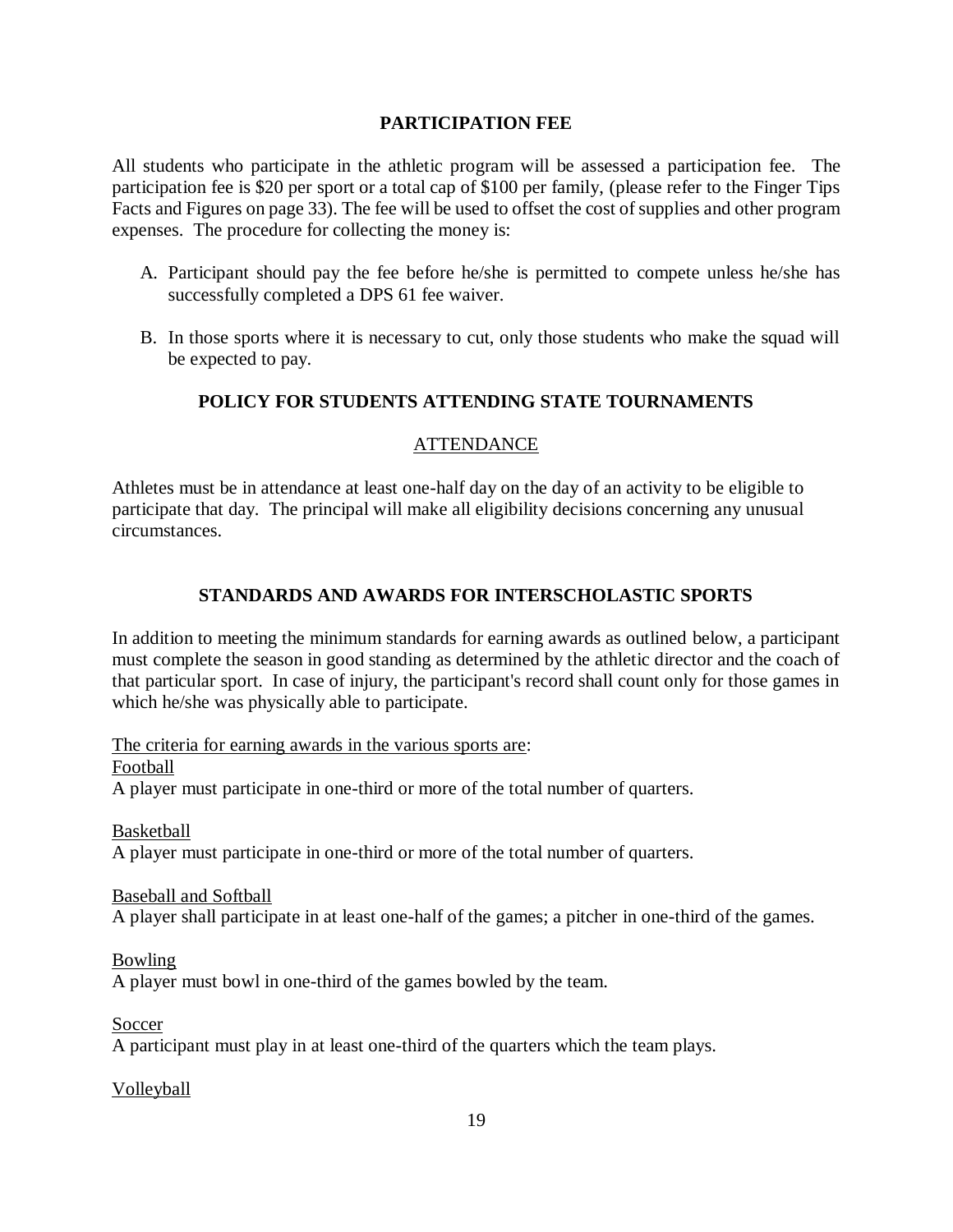A varsity player must participate in one-third of all games played; a junior varsity player in onethird of all games that are played.

### Cross Country, Golf, Tennis, Track, Wrestling

A player shall receive one point for participation in a meet or match or two points if the player wins his match, but not on a forfeit, or if he scores points in a track meet.

Freshman and sophomore awards in all sports shall be determined in the same way as varsity awards. Participants who have finished the season in good standing and do not qualify for a plaque or certificate medallion shall be given a certificate of appreciation.

### Standards for Cheerleaders

Awards shall be governed by the Cheerleader's Constitution.

### Special Awards

Patches (4 inches) may be purchased for state championship team members or for individuals who win a state championship.

A senior who has participated three full seasons in any given sport shall be awarded a plaque at the completion of his senior year of competition in that sport.

# **DECATUR PUBLIC SCHOOLS -District Forms-**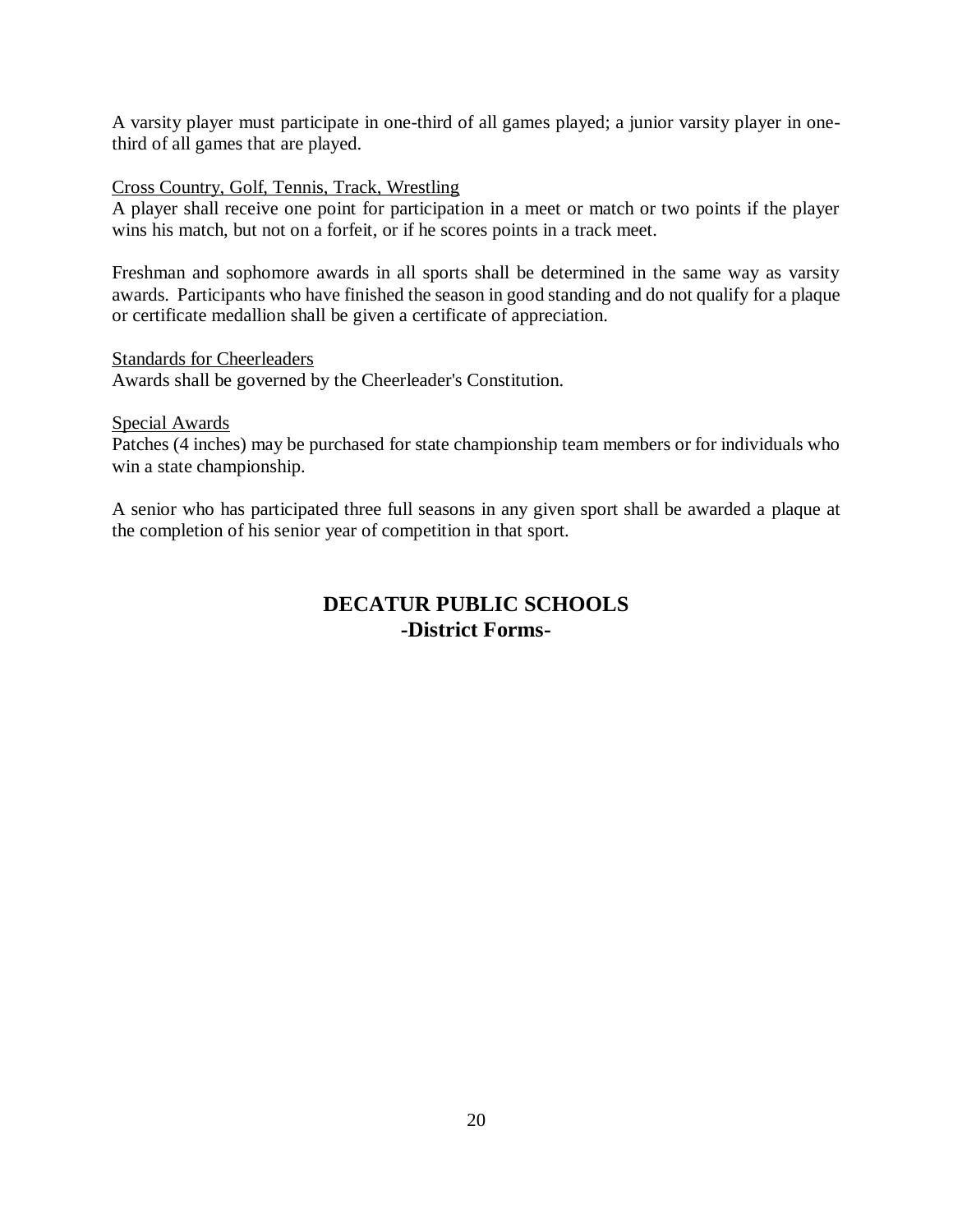# **DECATUR PUBLIC SCHOOLS Agreement to Participate**

**Each student and his or her parent/guardian must read and sign this** *Agreement to Participate* **each year before being allowed to participate in interscholastic sport(s) or intramural athletics. The completed**  *Agreement* **shall be returned to the Coach. Student name (printed)** 

- 1. I wish to participate in the following interscholastic sport(s): **(**fill in blank)
- 2. Before I will be allowed to participate, I must provide the School District with a certificate of physical fitness (if participating in interscholastic sport(s), the Pre-Participation Physical Examination Form serves this purpose), and complete any forms required by the Illinois High School Association (IHSA).
- 3. I agree to abide by all conduct rules and will behave in a sportsmanlike manner. I agree to follow the coaches' instructions, playing techniques, and training schedule as well as all safety rules.
- 4. I understand that Board policy 7:305, *Student Athlete Concussions and Head Injuries*, requires, among other things, that a student athlete who exhibits signs and symptoms, or behaviors consistent with a concussion or head injury must be removed from participation or competition at that time and that such student will not be allowed to return to play unless cleared to do so by a physician licensed to practice medicine in all its branches or a certified athletic trainer and subject to all District return-to-play and return-to-learn protocols.
- 5. I am aware that with participation in sports comes the risk of injury, and I understand that the degree of danger and seriousness of risk vary significantly from one sport to another with contact sports carrying the highest risk. I am aware that participating in sports involves travel with the team. I acknowledge and accept the risks inherent in the sport(s) or athletics in which I will be participating and in all travel involved. I agree to hold the District, its employees, agents, coaches, school board members, and volunteers harmless from any and all liability, actions, claims, or demands of any kind and nature whatsoever that may arise by or in connection with my participating in the school-sponsored interscholastic sport(s) or intramural athletics. The terms hereof shall serve as a release and assumption of risk for my heirs, estate, executor, administrator, assignees, and for all members of my family.

| <b>Student signature:</b> | <b>Date:</b> |
|---------------------------|--------------|
|                           |              |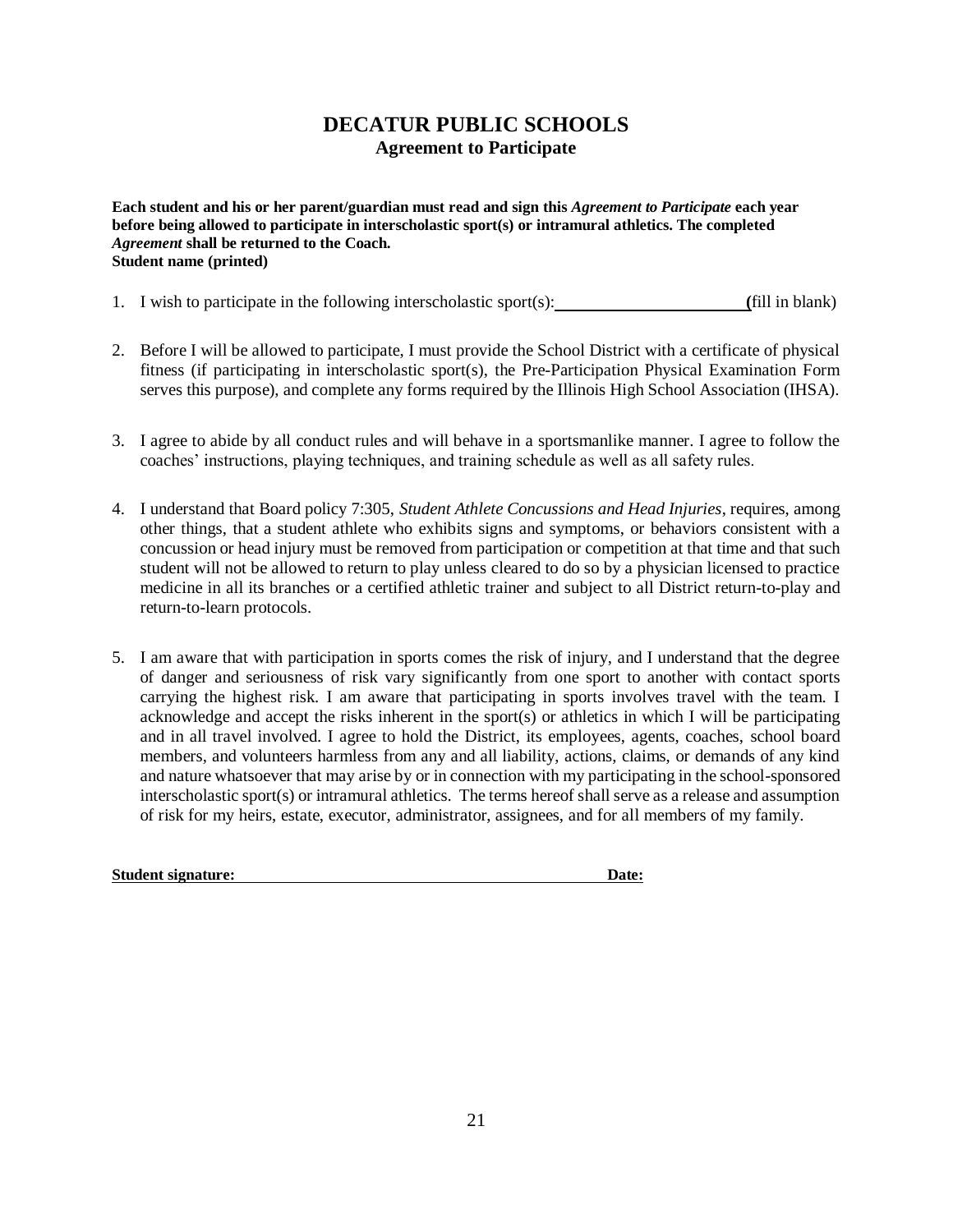# **Parent Permit**

### To be read and signed by the parent/guardian of the student:

- 1. I am the parent/guardian of the above named student and give my permission for my child or ward to participate in the interscholastic sport(s) or intramural athletics indicated. I have read the above *Agreement to Participate* and understand its terms.
- 2. I acknowledge having received the attached *Concussion Information Sheet*.
- 3. I understand that all sports can involve many **risks of injury**, and I understand that the degree of danger and seriousness of risk vary significantly from one sport to another with contact sports carrying the higher risk. I am aware that participating in sports involves travel with the team. In consideration of the School District permitting my child to participate, I agree to hold the District, its employees, agents, coaches, board members and volunteers harmless from any and all liability, actions, claims or demands of any kind and nature whatsoever that may arise by or in connection with the participation of my child in the sport(s) or athletics. I assume all responsibility and certify that my child is in good physical health and is capable of participation in the above indicated sport or athletics.

| Parent/Guardian signature:                                                                                                                | Date:                                                                                                                                                |  |
|-------------------------------------------------------------------------------------------------------------------------------------------|------------------------------------------------------------------------------------------------------------------------------------------------------|--|
| <b>Emergency Contact Information</b>                                                                                                      |                                                                                                                                                      |  |
| Name:<br><u> 1980 - Johann Barbara, martxa a filial an t-Alban an t-Alban an t-Alban an t-Alban an t-Alban an t-Alban an t-</u>           | <b>Relationship to student:</b>                                                                                                                      |  |
| Day phone number:                                                                                                                         | <b>Evening phone number:</b>                                                                                                                         |  |
| <b>Cell phone number:</b>                                                                                                                 | Other: <u>Department</u>                                                                                                                             |  |
| Name:                                                                                                                                     | <b>Relationship to student:</b>                                                                                                                      |  |
| Day phone number:<br><u> Liste de la construcción de la construcción de la construcción de la construcción de la construcción de la c</u> | <b>Evening phone number:</b>                                                                                                                         |  |
| Cell phone number:                                                                                                                        | <u>Other:</u>                                                                                                                                        |  |
| Name:                                                                                                                                     | <b>Relationship to student:</b>                                                                                                                      |  |
| Day phone number:                                                                                                                         | <b>Evening phone number:</b>                                                                                                                         |  |
| Cell phone number:<br><u> 1990 - Johann Barbara, martin a</u>                                                                             |                                                                                                                                                      |  |
| <u> 1980 - Johann Barnett, fransk politik (d. 1980)</u><br>Name:                                                                          | <b>Relationship to student:</b><br><u> 1989 - Johann Barbara, martin a</u>                                                                           |  |
| Day phone number:                                                                                                                         | <b>Evening phone number:</b><br><u> 1980 - Jan Barbara Barat, prima populație de programa de la programa de la programa de la programa de la pro</u> |  |
| Cell phone number:                                                                                                                        | Other:                                                                                                                                               |  |

# **Emergency Contact Information**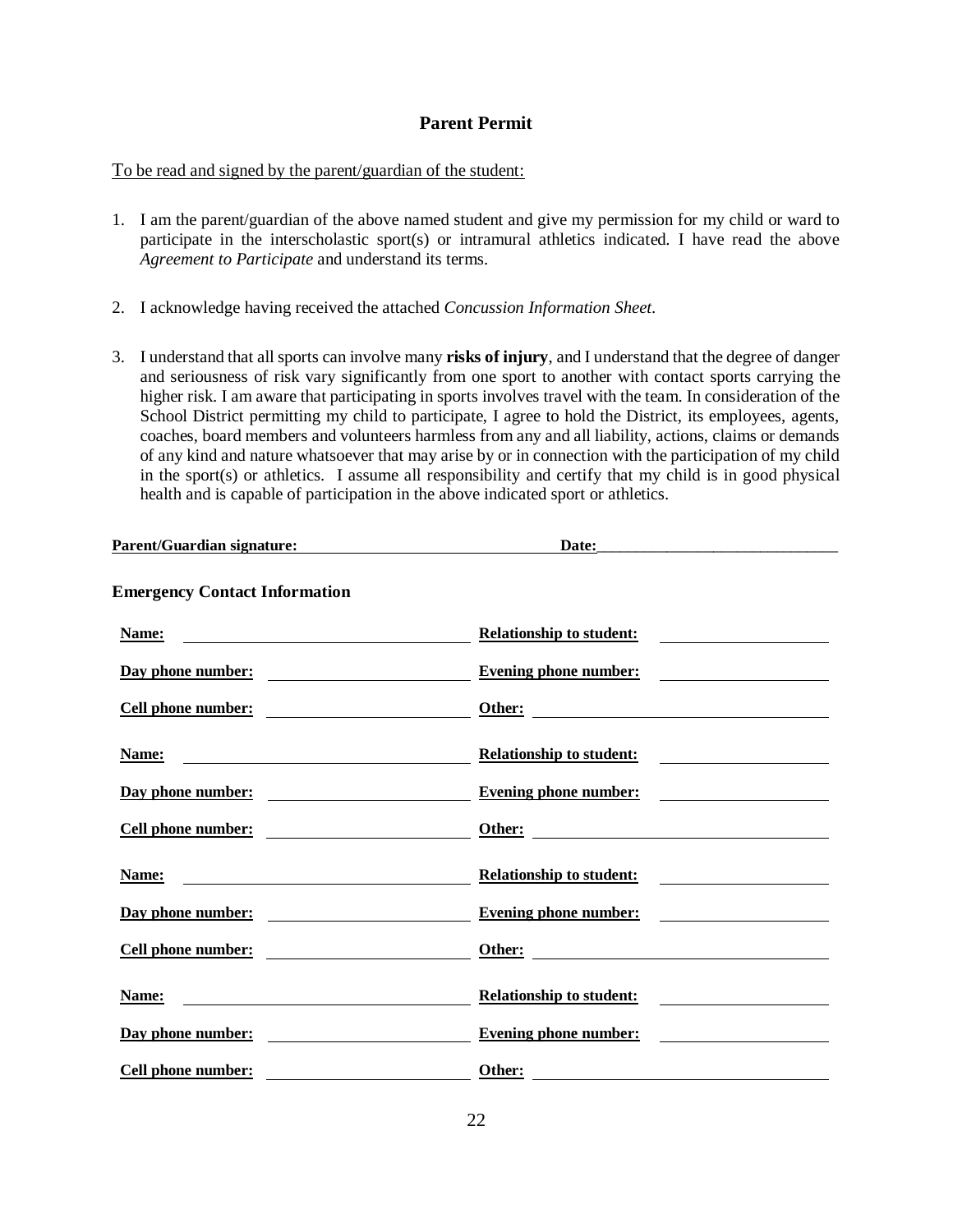# **Certificate of Physical Fitness for Participation in Athletics**

| Student:                                                             |        |                |                                                                                                                                                                                                                                                                                                                                                                                            |        |                |
|----------------------------------------------------------------------|--------|----------------|--------------------------------------------------------------------------------------------------------------------------------------------------------------------------------------------------------------------------------------------------------------------------------------------------------------------------------------------------------------------------------------------|--------|----------------|
| Sport or Activity:                                                   |        |                |                                                                                                                                                                                                                                                                                                                                                                                            |        |                |
|                                                                      |        |                | I am the parent(s)/guardian(s) of the above student. I certify that my child/ward is in good physical health and is capable of<br>participation in the above mentioned sport or activity. No need exists to limit his/her participation. I assume full responsibility for<br>his/her physical condition and participation. I will notify you of any changes in his/her physical condition. |        |                |
|                                                                      |        |                | Parent(s)/Guardian(s) Name:                                                                                                                                                                                                                                                                                                                                                                |        |                |
|                                                                      |        |                |                                                                                                                                                                                                                                                                                                                                                                                            |        |                |
| Telephone Number:                                                    |        |                |                                                                                                                                                                                                                                                                                                                                                                                            |        |                |
|                                                                      |        |                |                                                                                                                                                                                                                                                                                                                                                                                            |        |                |
|                                                                      |        |                | Phone Number:                                                                                                                                                                                                                                                                                                                                                                              |        |                |
| Medical History:                                                     |        |                |                                                                                                                                                                                                                                                                                                                                                                                            |        |                |
|                                                                      | Yes    | N <sub>0</sub> |                                                                                                                                                                                                                                                                                                                                                                                            | Yes    | N <sub>0</sub> |
| Heart Condition                                                      | $\Box$ | □              | Epilepsy                                                                                                                                                                                                                                                                                                                                                                                   | □      | □              |
| Allergies                                                            | $\Box$ | □              | Asthma                                                                                                                                                                                                                                                                                                                                                                                     | $\Box$ | П              |
| Diabetes                                                             | □      | $\Box$         | Other                                                                                                                                                                                                                                                                                                                                                                                      |        |                |
| 1.                                                                   |        |                |                                                                                                                                                                                                                                                                                                                                                                                            |        |                |
| 2.                                                                   |        |                |                                                                                                                                                                                                                                                                                                                                                                                            |        |                |
| Is your child/ward taking any medication? $\Box$ Yes $\Box$ No<br>3. |        |                |                                                                                                                                                                                                                                                                                                                                                                                            |        |                |
|                                                                      |        |                |                                                                                                                                                                                                                                                                                                                                                                                            |        |                |

Date: \_\_\_\_\_\_\_\_\_\_\_\_\_\_\_\_\_\_\_\_\_\_\_\_\_\_\_\_\_\_\_\_\_\_\_\_\_\_\_\_\_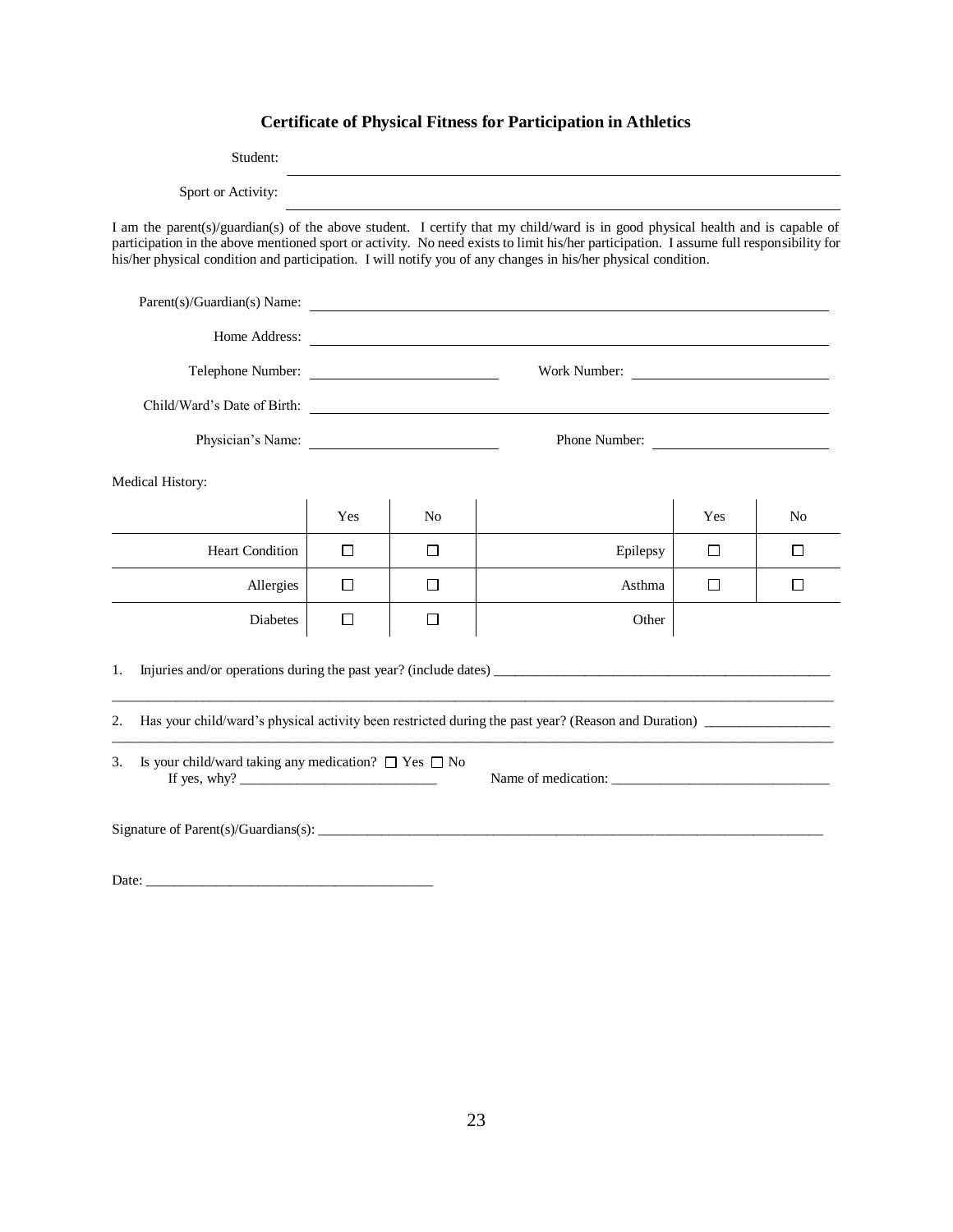# **Concussion Information Sheet**

A concussion is a brain injury and all brain injuries are serious. They are caused by a bump, blow, or jolt to the head, or by a blow to another part of the body with the force transmitted to the head. They can range from mild to severe and can disrupt the way the brain normally works. Even though most concussions are mild, **all concussions are potentially serious and may result in complications including prolonged brain damage and death if not recognized and managed properly.** In other words, even a "ding" or a bump on the head can be serious. You can't see a concussion and most sports concussions occur without loss of consciousness. Signs and symptoms of concussion may show up right after the injury or can take hours or days to fully appear. If your child reports any symptoms of concussion, or if you notice the symptoms or signs of concussion yourself, seek medical attention right away.

| Symptoms may include one or more of the following: |                                     |  |  |
|----------------------------------------------------|-------------------------------------|--|--|
| Headaches                                          | Amnesia                             |  |  |
| "Pressure in head"                                 | "Don't feel right"<br>$\bullet$     |  |  |
| Nausea or vomiting<br>٠                            | Fatigue or low energy<br>$\bullet$  |  |  |
| Neck pain<br>٠                                     | Sadness                             |  |  |
| Balance problems or dizziness                      | • Nervousness or anxiety            |  |  |
| Blurred, double, or fuzzy vision                   | Irritability<br>٠                   |  |  |
| Sensitivity to light or noise<br>٠                 | More emotional                      |  |  |
| Feeling sluggish or slowed down<br>٠               | Confusion                           |  |  |
| Feeling foggy or groggy                            | • Concentration or memory problems  |  |  |
| Drowsiness                                         | (forgetting game plays)             |  |  |
| Change in sleep patterns                           | Repeating the same question/comment |  |  |

# **Signs observed by teammates, parents and coaches include:**

- Appears dazed
- Vacant facial expression
- Confused about assignment
- Forgets plays
- Is unsure of game, score, or opponent
- Moves clumsily or displays incoordination
- Answers questions slowly
- Slurred speech
- Shows behavior or personality changes
- Can't recall events prior to hit
- Can't recall events after hit
- Seizures or convulsions
- Any change in typical behavior or personality
- Loses consciousness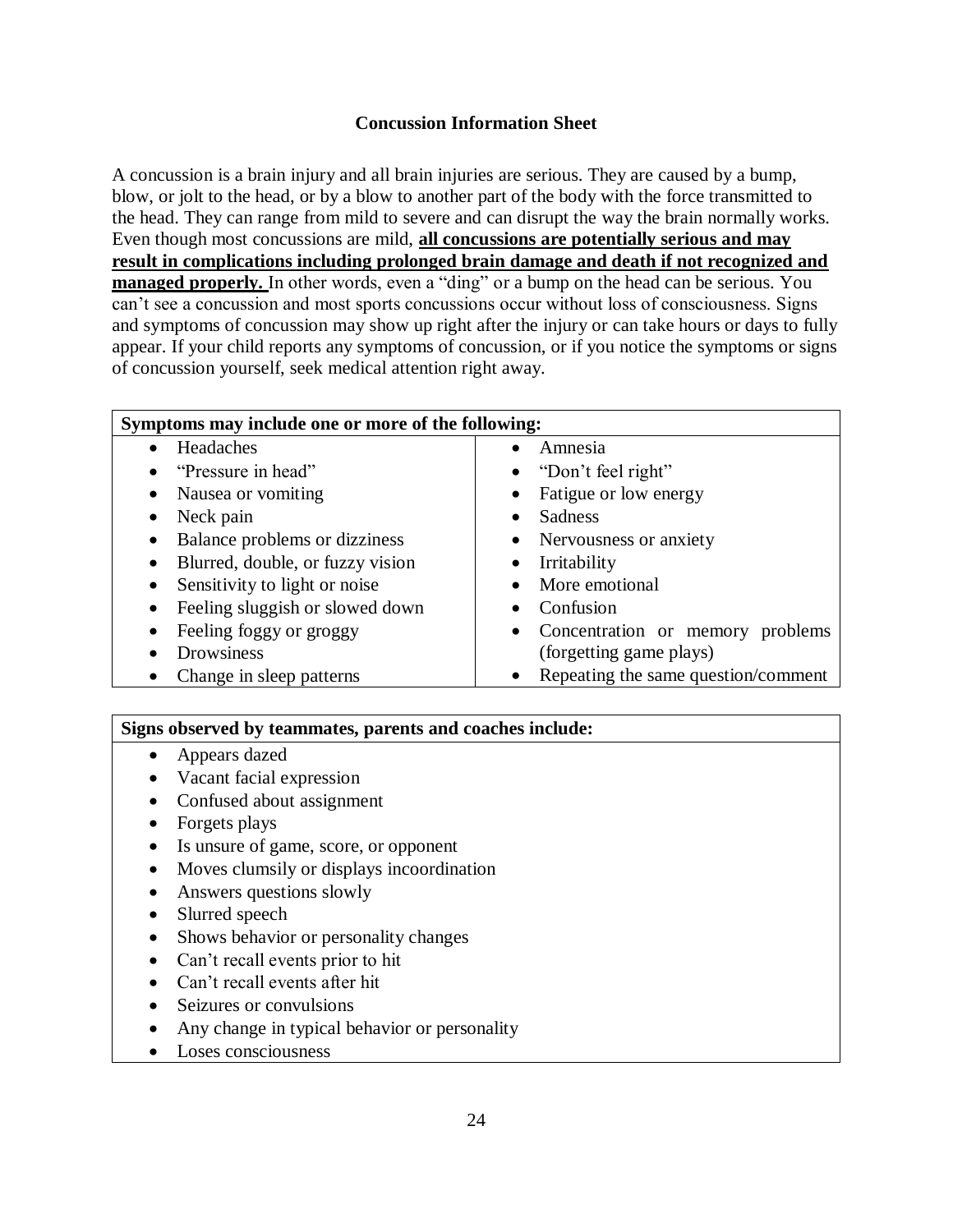### **What can happen if my child keeps on playing with a concussion or returns too soon?**

Athletes with the signs and symptoms of concussion shall be removed from play immediately. Continuing to play with the signs and symptoms of a concussion leaves the young athlete especially vulnerable to greater injury. There is an increased risk of significant damage from a concussion for a period of time after that concussion occurs, particularly if the athlete suffers another concussion before completely recovering from the first one. This can lead to prolonged recovery, or even to severe brain swelling (second impact syndrome) with devastating and even fatal consequences. It is well known that adolescent or teenage athletes will often fail to report symptoms of injuries. Concussions are no different. As a result, education of administrators, coaches, parents and students is the key to student-athlete's safety.

# **If you think your child has suffered a concussion**

Any athlete even suspected of suffering a concussion shall be removed from the game or practice immediately. No athlete may return to activity after an apparent head injury or concussion, regardless of how mild it seems or how quickly symptoms clear, without medical clearance and adherence to the School District's return-to-play and return-to-learn protocols. Close observation of the athlete shall continue for several hours. IHSA Policy requires athletes to provide their school with written clearance from either a physician licensed to practice medicine in all its branches or a certified athletic trainer working in conjunction with a physician licensed to practice medicine in all its branches prior to returning to play or practice following a concussion or after being removed from an interscholastic contest due to a possible head injury or concussion and not cleared to return to that same contest. In accordance with state law, all IHSA member schools are required to follow this policy.

You should also inform your child's coach if you think that your child may have a concussion. Remember it's better to miss one game than miss the whole season. And when in doubt, the athlete sits out.

> **For current and up-to-date information on concussions you can go to: <http://www.cdc.gov/ConcussionInYouthSports/>**

**Adapted by the Illinois High School Association from the CDC and the 3rd International Conference on Concussion in Sport, Document created 7/1/2011. Reviewed 4/24/2013.**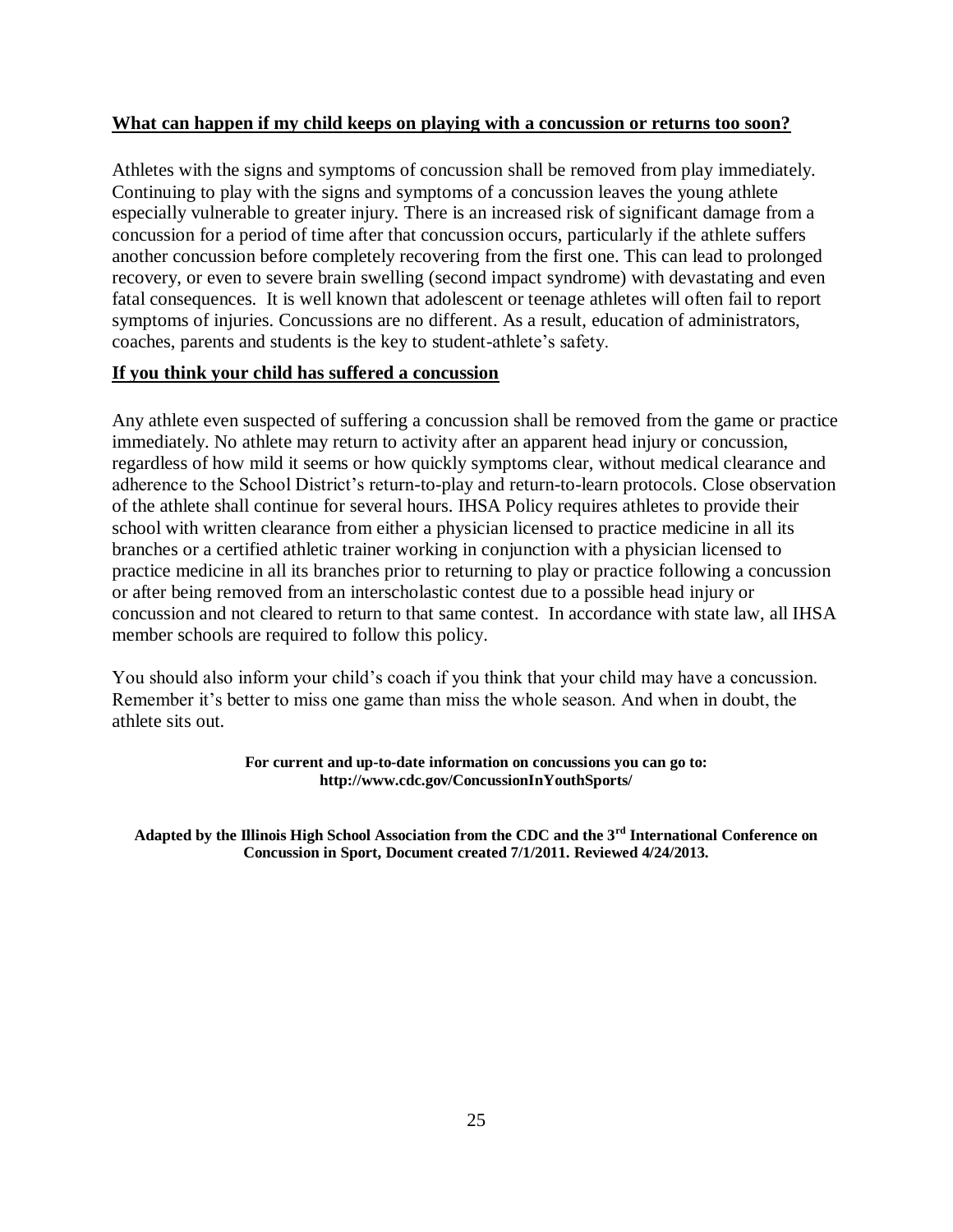

**IHSA Sports Medicine Acknowledgement & Consent Form**

# **IHSA PERFORMANCE-ENHANCING SUBSTANCE TESTING POLICY**

In 2008, the IHSA Board of Directors established the association's Performance-Enhancing Substance (PES) Testing Program. Any student who participates in an IHSA-approved or sanctioned athletic event is subject to PES testing. A full copy of the testing program and other related resources can be accessed on the IHSA Sports Medicine website. Additionally, links to the PES Policy and the association's Banned Drug classes are listed below. School administrators are able to access the necessary resources used for program implementation in the IHSA Schools Center.

IHSA PES Testing Program [http://www.ihsa.org/documents/sportsMedicine/2014-15/2014-](http://www.ihsa.org/documents/sportsMedicine/2014-15/2014-15%20PES%20policy%20final.pdf) [15%20PES%20policy%20final.pdf](http://www.ihsa.org/documents/sportsMedicine/2014-15/2014-15%20PES%20policy%20final.pdf)

IHSA Banned Drug Classes [http://www.ihsa.org/documents/sportsMedicine/2014-15/2014-](http://www.ihsa.org/documents/sportsMedicine/2014-15/2014-15%20IHSA%20Banned%20Drugs.pdf) [15%20IHSA%20Banned%20Drugs.pdf](http://www.ihsa.org/documents/sportsMedicine/2014-15/2014-15%20IHSA%20Banned%20Drugs.pdf)

# **IHSA STEROID TESTING POLICY CONSENT TO RANDOM TESTING**

As a prerequisite to participation in IHSA athletic activities, we agree that I/our student will not use performance-enhancing substances as defined in the IHSA Performance-Enhancing Substance Testing Program Protocol. We have reviewed the policy and understand that I/our student may be asked to submit to testing for the presence of performance-enhancing substances in my/our student's body either during IHSA state series events or during the school day, and I/our student do/does hereby agree to submit to such testing and analysis by a certified laboratory. We further understand and agree that the results of the performance-enhancing substance testing may be provided to certain individuals in my/our student's high school as specified in the IHSA Performance-Enhancing Substance Testing Program Protocol which is available on the IHSA website at www.IHSA.org. We understand and agree that the results of the performance-enhancing substance testing will be held confidential to the extent required by law. We understand that failure to provide accurate and truthful information could subject me/our student to penalties as determined by IHSA.

A complete list of the current IHSA Banned Substance Classes can be accessed at [http://www.ihsa.org/documents/sportsMedicine/2014-15/2014-](http://www.ihsa.org/documents/sportsMedicine/2014-15/2014-15%20IHSA%20Banned%20Drugs.pdf) [15%20IHSA%20Banned%20Drugs.pdf](http://www.ihsa.org/documents/sportsMedicine/2014-15/2014-15%20IHSA%20Banned%20Drugs.pdf)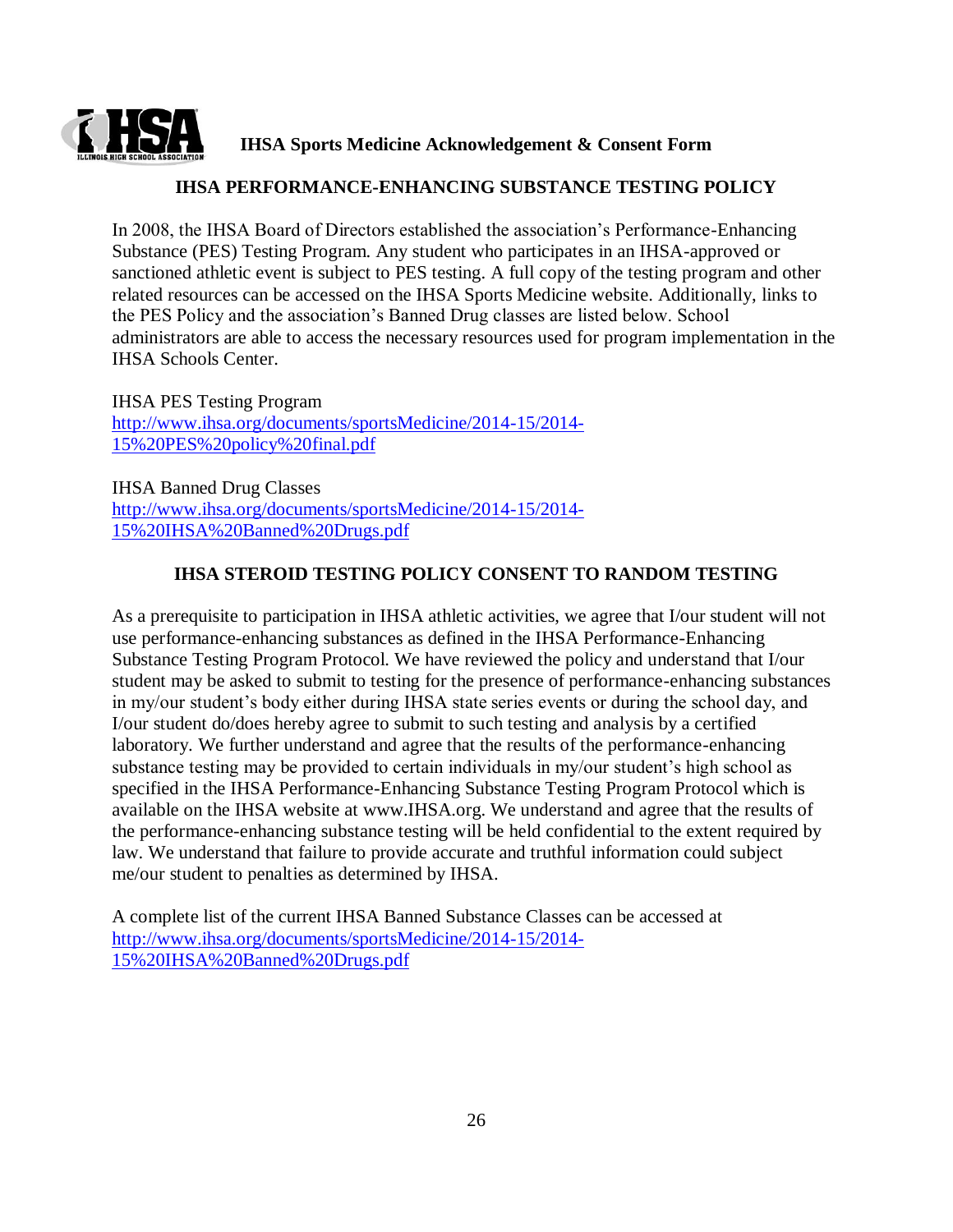# **ACKNOWLEDGEMENT AND CONSENT**

### **Student/Parent Consent and Acknowledgements**

By signing this form, we acknowledge we have been provided information regarding concussions and the IHSA Performance-Enhancing Testing Policy. We also acknowledge that we are providing consent to be tested in accordance with the procedures outlined in the IHSA Performance-Enhancing Testing Policy.

# **Student**

| <b>Parent or Legal Guardian</b>                                                                                            |                                         |
|----------------------------------------------------------------------------------------------------------------------------|-----------------------------------------|
|                                                                                                                            |                                         |
|                                                                                                                            |                                         |
| <b>Consent to Self Administer Asthma Medication</b>                                                                        |                                         |
| administer the following asthma medication.                                                                                |                                         |
|                                                                                                                            |                                         |
|                                                                                                                            |                                         |
|                                                                                                                            |                                         |
|                                                                                                                            |                                         |
|                                                                                                                            |                                         |
| <b>Signature of Physician</b><br><b>Printed Name of Physician</b>                                                          | $\overline{\phantom{a}}$<br><b>Date</b> |
|                                                                                                                            |                                         |
| Permission to self-administer his/her asthma medication as prescribed by his/her physician<br>during athletic competition. |                                         |
| <b>Printed Name of Parent/Guardian</b><br><b>Signature of Parent/Guardian</b>                                              | <b>Date</b>                             |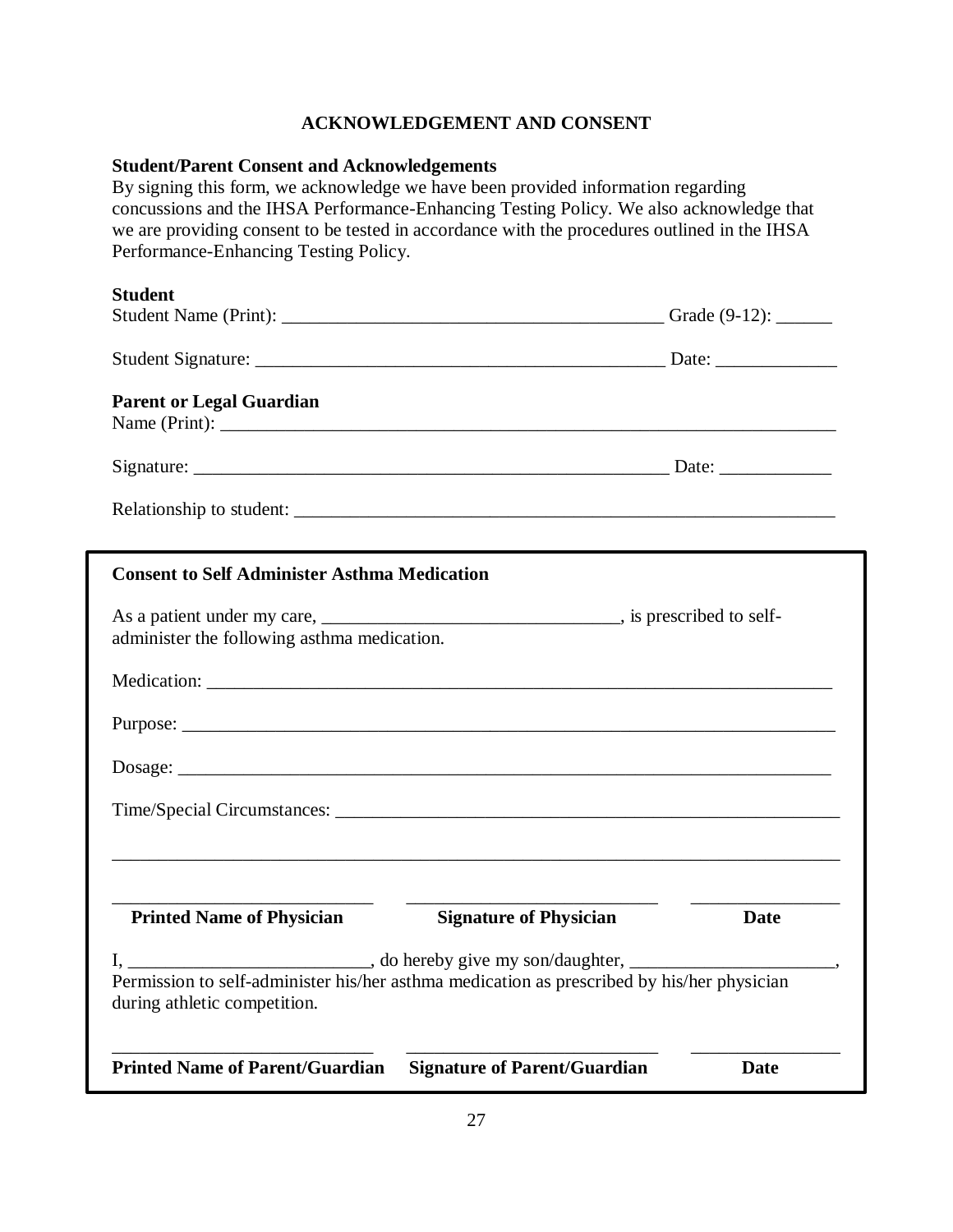# **DECATUR PUBLIC SCHOOL DISTRICT 61 STUDENT ACCIDENT REPORT**

| Student's Name                                                                  | Home Address                            |
|---------------------------------------------------------------------------------|-----------------------------------------|
| School                                                                          | Grade _______ Age ______ Male<br>Female |
| Date of Accident                                                                | Exact Time A.M.<br><b>P.M.</b>          |
| Place of Accident: School Building ______ School Grounds _______ To/From School |                                         |
| Other                                                                           |                                         |
| Non-School: Home ____ Other ____ Number of Days Absent From School* ______      |                                         |

(\*If student is absent for an extended period of time, send preliminary report. Send revision when student returns to school.)

| DESCRIPTION OF ACCIDENT: How did it happen?<br>What was student doing? List the conditions existing. Specify<br>machinery or other equipment involved. Describe the school<br>accident to the extent that you feel a person who has not seen<br>the accident will know what has happened. Was student taken<br>to emergency room or a doctor's office? | <b>MAJOR CAUSE OF ACCIDENT</b><br>Ran together<br>Basketball<br>Scuffling/fighting<br>Classroom<br>Struck by moving object<br>Fall<br>Struck fixed object<br>Football<br>Stepped on object<br><b>Free Play</b><br><b>Icy Conditions</b><br>Tripped<br>Kicked<br>Twisted body joint<br>P.E. Class<br>Wrestling<br>Pushed<br>Other (specify): |  |  |  |  |
|--------------------------------------------------------------------------------------------------------------------------------------------------------------------------------------------------------------------------------------------------------------------------------------------------------------------------------------------------------|---------------------------------------------------------------------------------------------------------------------------------------------------------------------------------------------------------------------------------------------------------------------------------------------------------------------------------------------|--|--|--|--|
| <b>ACCIDENTS BY ACTIVITIES</b><br>Rehearsal<br><b>Apparatus</b><br>Baseball<br>Shop<br>Softball<br>Basketball<br>Classroom<br><b>Stairs</b><br>Showers<br>Football<br>To/From School<br>Free Play<br>Tumbling/Gymnastics<br>Home<br><b>Organized Active</b><br>Volleyball<br><b>Physical Education</b><br>Wrestling<br>Other (Specify):                | NATURE OF INJURY<br>Cut<br>Abrasion<br>Dislocation<br>Amputation<br><b>Broken Teeth</b><br>Fracture<br><b>Pulled Muscle</b><br><b>Bruise</b><br><b>Burn</b><br>Puncture<br><b>Caused Ache</b><br>Scratch<br>Concussion<br>Sprain/Strain<br>Torn Ligament<br>Contusion<br>Other (Specify):                                                   |  |  |  |  |
| <b>LOCATION OF ACCIDENT</b><br><b>Athletic Field</b><br>Locker<br>Shower<br>Auditorium<br>Cafeteria<br>Playground<br>Classroom<br>Restroom<br><b>School Crossing</b><br>Corridors<br>Gymnasium<br><b>Stairs</b><br>Gym-Outside<br><b>Streets</b><br><b>Industrial Arts</b><br>Sidewalks<br>Other (Specify):                                            | PART OF THE BODY INJURED (Right or left)<br>Abdomen<br>Eye<br>Leg<br>Face<br>Mouth<br>Ankle<br><b>Neck</b><br>Arm<br>Finger<br><b>Back</b><br>Foot<br>Nose<br>Chest<br><b>Ribs</b><br>Hand<br>Chin<br>Head<br>Shoulder<br>Ear<br>Hip<br>Teeth<br>Elbow<br>Knee<br>Wrist<br>Other (Specify):                                                 |  |  |  |  |

| Signature of person in charge | Report prepared by |
|-------------------------------|--------------------|
|-------------------------------|--------------------|

Signature of Principal\_\_\_\_\_\_\_\_\_\_\_\_\_\_\_\_\_\_\_\_\_\_\_\_\_\_\_\_\_\_\_\_\_\_\_\_\_ Date of Report \_\_\_\_\_\_\_\_\_\_\_\_\_\_\_\_\_\_\_\_\_\_\_\_\_\_\_\_\_\_\_\_\_\_\_\_\_\_

*SEND ORIGINAL OF THIS REPORT TO KEIL BUSINESS OFFICE – ATTENTION: C KEEP A COPY FOR YOUR RECORDS*

(Rev.8/07)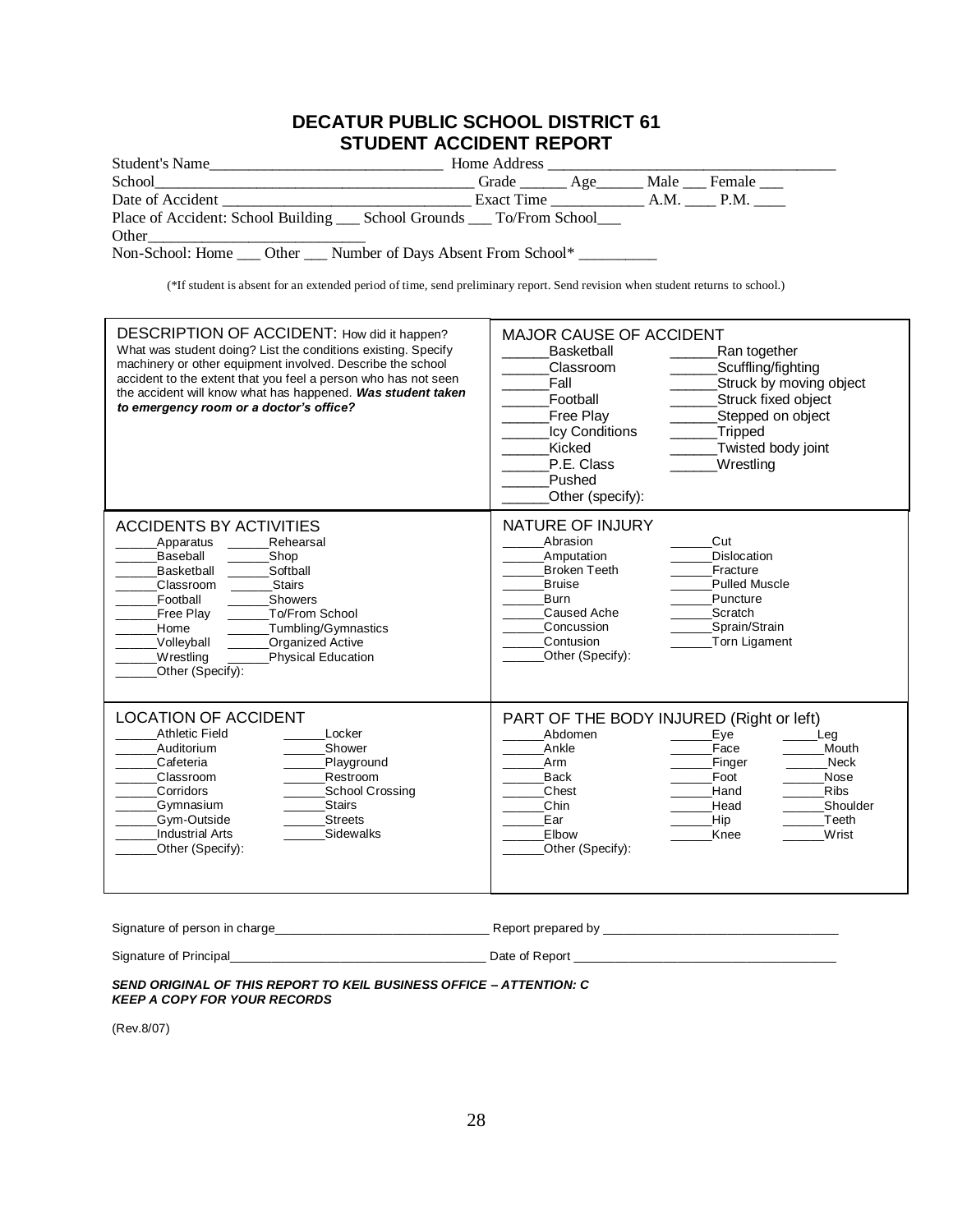# **ATHLETIC FINGER TIP FACTS AND FIGURES DPS HIGH SCHOOL EVENTS (not including conference, district and state contest) TICKET PRICES**

| <b>General Admission</b>                   | <b>Adult</b>       | <b>Student</b>            |
|--------------------------------------------|--------------------|---------------------------|
| Varsity Football & Boys Varsity Basketball | \$5.00             | $$3.00$ (under 12 \$1.00) |
| Volleyball & Girls Varsity Basketball      | \$4.00             | \$2.00                    |
| <b>Varsity Boys Wrestling</b>              | \$4.00             | \$2.00                    |
| Underclass Football & Basketball           | \$2.00             | \$1.00                    |
| Senior Citizen with Medicare Card          | \$1.00             |                           |
| <b>Varsity Soccer</b>                      | Free               | Free                      |
| Baseball, Softball, Track & Field          | Free               | Free                      |
| <b>Preferred Patron Pass</b>               | \$50.00            |                           |
| <b>Student Participation Fee</b>           | $$20.00$ per sport |                           |

### **OFFICIALS**

| Football                         |                           | Softball                                      |                           |
|----------------------------------|---------------------------|-----------------------------------------------|---------------------------|
| Varsity                          | 5 at \$70 each            | Varsity                                       | 2 at \$55 each            |
| Freshman or Sophomore            | 4 at \$50 each            | Varsity Doubleheader                          | 2 at \$120 each           |
| Freshman + Sophomore             | 4 at \$100 each           | Varsity Tripleheader                          | 2 at \$150 each           |
| $Varsity + Sophomore$            | 5 at \$115 each           | $Varsity + Sophomore$                         | 2 at \$85 each            |
|                                  |                           | Sophomore                                     | 2 at \$50 each            |
| <b>Volleyball</b>                |                           |                                               |                           |
| Varsity + Sophomore              | 2 at \$65 each            | <b>Wrestling</b>                              |                           |
| Varsity lines person             | 2 at \$10 each            | <b>Varsity Dual</b>                           | 1 at \$65                 |
| Varsity+ Sophomore+ Freshman     | 2 at \$85 each            | Varsity Two Duals                             | 1 at \$100                |
| Freshman + Sophomore             | 2 at \$55 each            | 1-2, 1-3, 2-3 DNW                             |                           |
| Freshman (3 out of 5)            | 2 at \$45 each            | Varsity Double Dual Triangular                | 1 at \$125                |
| Tournaments                      | determined by host school | $1-2, 2-3, 1-3$                               |                           |
|                                  |                           | Varsity Double Dual (split mats)              | 2 at \$90 each            |
| <b>Basketball</b> – <i>Boys</i>  |                           | Varsity Triple Dual Quad                      | 2 at \$125 each           |
| Varsity                          | 3 at \$70 each            | Sophomore-Dual                                | 1 at \$55                 |
| Preliminary contest              | 3 at \$50 each            | Sophomore Two Duals                           | 1 at \$90                 |
| Freshman $(2$ contests $A \& B)$ | 2 at \$65 each            | Sophomore Double Dual Triangular              | 1 at \$105                |
| Freshman (1 contest)             | 2 at \$45 each            | Sophomore- Double Dual (Split mats) 2 at \$80 |                           |
| Freshman + Sophomore             | 2 at \$95 each            | Sophomore-Triple Dual Quad                    | 2 at \$105 each           |
| Tournaments                      | determined by host school | Tournaments                                   | determined by host school |
|                                  |                           |                                               |                           |
| <b>Basketball – Girls</b>        |                           | <b>Track</b>                                  |                           |
| Varsity                          | 3 at \$70 each            | <b>Starter Official - Dual</b>                | 1 at \$50                 |
| Preliminary contest              | 2 at \$50 each            | Starter Official - Triangular                 | 1 at \$55                 |
| Freshman                         | 2 at \$45 each            | Starter Official – each additional team \$5   |                           |
| Freshman + Sophomore             | 2 at \$95 each            | Conference Meet - Starter                     | 1 at \$95                 |
| Tournaments                      | determined by host school | Conference Meet - Asst. Starter               | 1 at \$70                 |
|                                  |                           | <b>Invitationals</b>                          | determined by host school |
| <b>Baseball</b>                  |                           |                                               |                           |
| Varsity                          | 2 or 3 at \$60 each       | <b>Swimming</b>                               |                           |
| Sophomore                        | 2 at \$50 each            | <b>Starter Official</b>                       | 1 at \$45                 |
| Freshman                         | 2 at \$50 each            | Judges                                        | 1 at \$35                 |
|                                  |                           |                                               |                           |

Freshman 2 at \$50 each Varsity Doubleheader 2 or 3 at \$120 each Varsity Tripleheader 3 at \$160 each Varsity + Sophomore 2 at  $$105$  each Fresh/Soph (JV) doubleheader 2 at \$100 each

| <b>Starter Official</b>   | 1 at \$45      |
|---------------------------|----------------|
| Judges                    | 1 at \$35      |
| Conference Meet - Starter | 1 at \$70      |
| Conference Meet - Judges  | 3 at \$45 each |
|                           |                |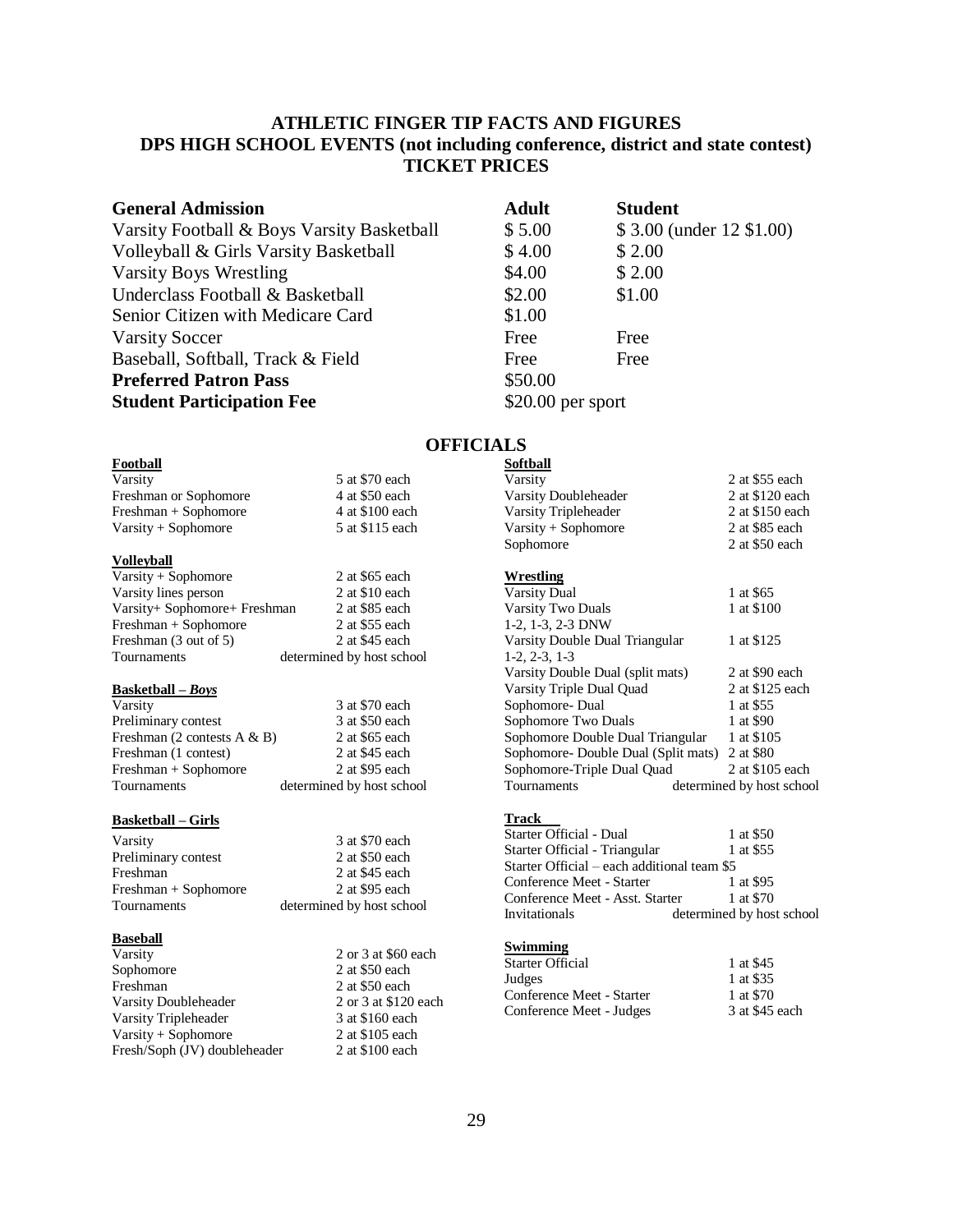| <b>Soccer</b><br>Varsity<br>$Varsity + Sophomore$<br>Sophomore | 2 or 3 at \$45 each<br>2 or 3 at \$70 each<br>2 at \$35 each |
|----------------------------------------------------------------|--------------------------------------------------------------|
| Tournaments                                                    | determined by host school                                    |
|                                                                |                                                              |

### **Cross County**

Conference Meet Starter 1 at \$55